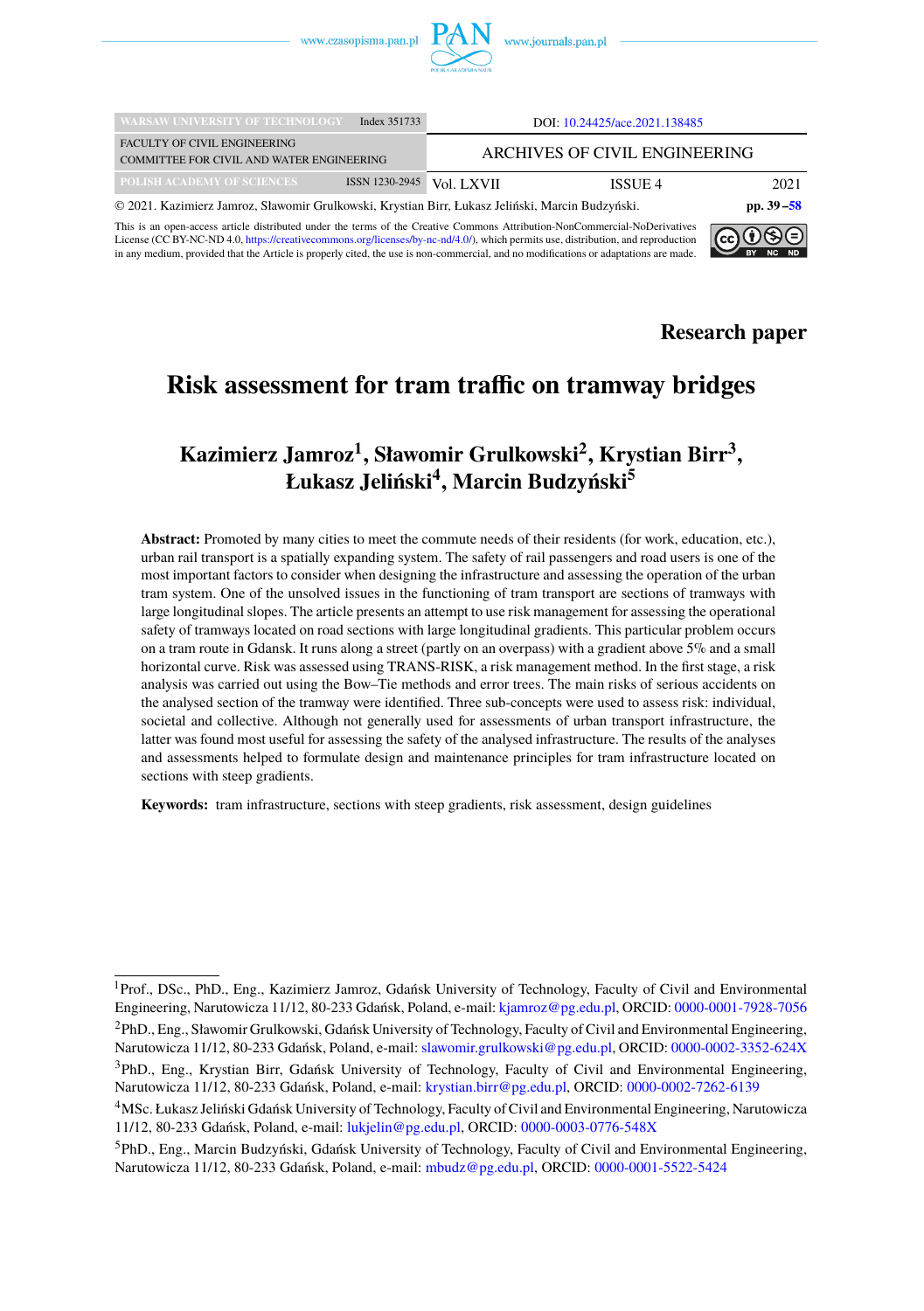

# **1. Problem description**

Urban rail transport which many cities are developing is a spatially expanding system designed to meet every day mobility needs of residents [\[17,](#page-18-0) [24\]](#page-18-1). The safety of passengers and other road users is an important factor to be taken into account when assessing the operation of rail transport systems.

A tram accident usually involves a single tram (overturning or hitting another object), two trams colliding or a tram colliding with a car, bicycle or pedestrian. The scientific literature gives limited information about tram accidents and their causes worldwide  $[2, 5]$  $[2, 5]$  $[2, 5]$ .

Tram speeds are relatively slow in urban centres but can reach up to 80 km/h outside these areas. The main factors leading to tram accidents and their consequences are:

- trams drive into horizontal curves at excessive speeds while the curve's radius is too small, go over turnouts onto tramway crossings which most often results in tram derailments,
- high speed (e.g. on tracks located on a steep decline) and the presence of obstacles on the track (stones, screws, etc.) causing derailment,
- power failures and failures of the vehicle's electrical systems,
- brake failures or improper use of brakes by tram drivers,
- high wear and tear of the tracks or slippery track surface (e.g. leaves on rails),
- a vehicle or a pedestrian crossing the tracks within a short distance from the tram causing it to brake suddenly,
- vandalism of tram tracks,
- passengers trapped in doors or passengers falling out of the tram,
- difficulties in carrying out a rescue operation.

Analysis of tram disasters that occurred in the last century in selected countries [\[1,](#page-17-1)[4,](#page-18-3)[5,](#page-18-2)[7,](#page-18-4)[16,](#page-18-5) [19,](#page-18-6)[20\]](#page-18-7) included what might be one of the most tragic accidents that took place in Argentina in 1930, in which 56 out of 60 passengers died when a tram plunged into a river while driving onto an open drawbridge. Another catastrophic accident was the 1996 crash in Ukraine, where out of 150 passengers 34 were killed and over 100 injured. The overcrowded tram during the rush hour derailed and crashed into a tram stop after its brakes failed while going down a steep decline. In Poland, the most tragic tram accident took place in Szczecin in 1962. Out of 500 passengers commuting to work during the morning rush hour 15 died and 150 were injured when the tram overturned as it was going down the track on a large decline located on a curve [\[7\]](#page-18-4).

According to the cases presented, the most common cause of tram crashes was excessive speed causing derailment when trams travel on a small radius horizontal curve, a decline, a junction or even on a straight section  $[2, 3, 18]$  $[2, 3, 18]$  $[2, 3, 18]$  $[2, 3, 18]$  $[2, 3, 18]$ . An example of such an incident may be the well-documented accident in Croydon, London [\[20\]](#page-18-7) in which a driver hit a horizontal curve that had a very small radius of  $R = 30$  m which came after a long straight section on a slope. The tram was going at a speed ( $V = 73$  km/h) significantly exceeding the speed limit ( $Vd = 20$  km/h). As a result of loss of stability, the tram derailed and tipped over leaving 7 people killed and 62 injured. Tram crashes are often caused by a failure of the braking system when a tram descends a significant longitudinal decline. There were very dangerous tram accidents of this kind in Szczecin [\[7\]](#page-18-4) and Kamiensko (Ukraine) when overloaded trams descended hills with failing braking systems.

Another case was the Gothenburg tram accident, where after a power failure and mistaken use of the brakes (the driver released the brakes activated automatically after a power failure), the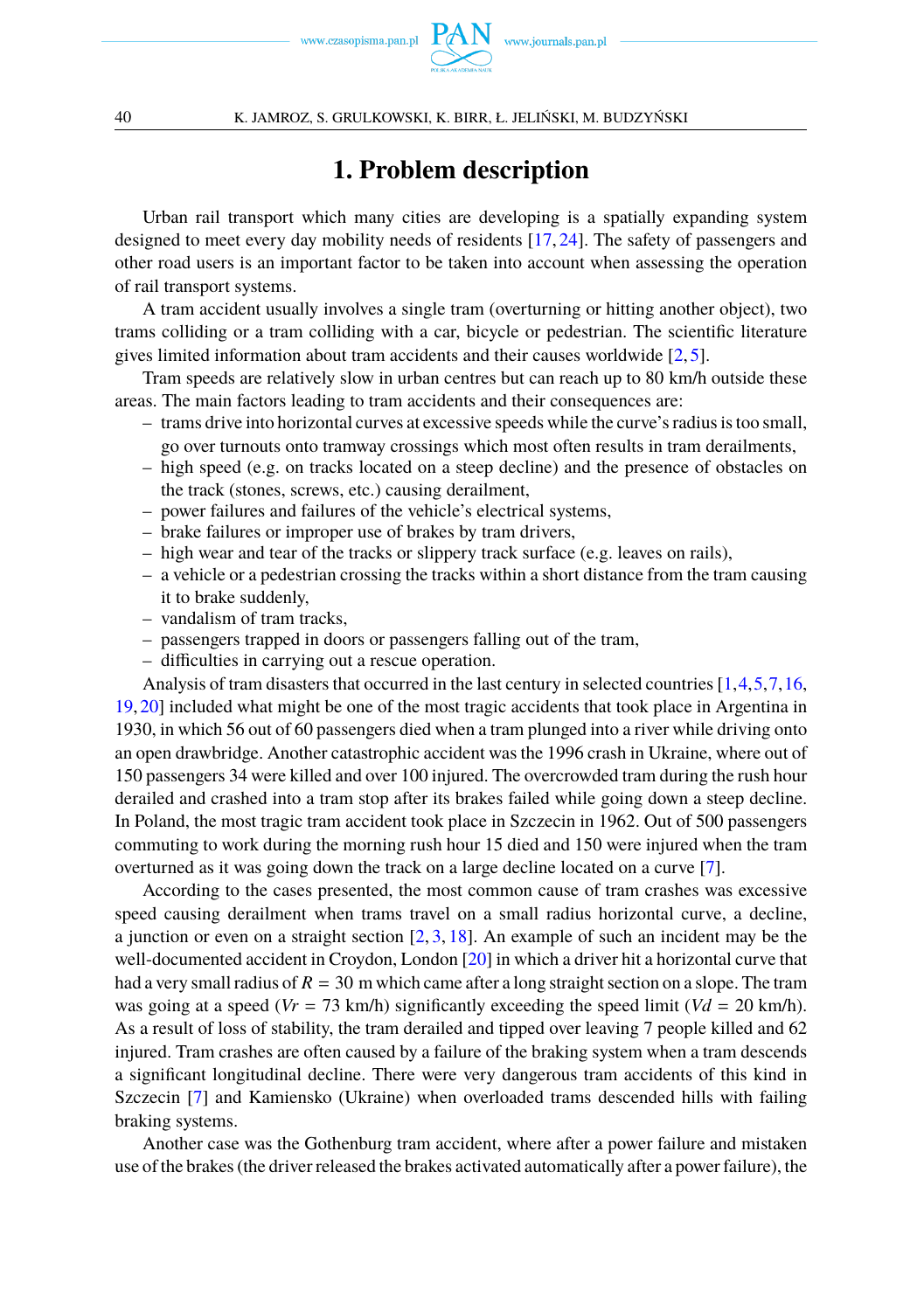

empty tram began to roll downhill, and despite the police warning the public, the tram derailed at a tram stop and scooped people and vehicles like a plough. Additionally, fuel leaking from the wrecked cars caused fire. 15 people were killed and around 30 were seriously injured [\[16\]](#page-18-5).

A similar incident took place in 2015 in Gdansk, in Bulonska Street. A technical vehicle was repairing damaged overhead lines when it was hit by a tram rolling downhill. The tram driver failed to use the brakes properly and crashed into the vehicle [\[10\]](#page-18-10). The event was the basis for undertaking this analysis and evaluation of tram safety on the tramway bridge in Gdansk which features a large longitudinal decline.

The project's research objective was to propose a method for assessing tram safety on tramways that are located on high longitudinal gradients and on engineering structures (tramway bridges). The practical objective of the project was to develop proposals for engineering and organisational measures to reduce the risks of hazardous events on tram networks in difficult terrain [\[10\]](#page-18-10).

## **2. Research object and method**

### **2.1. Research objective**

In September 2015 a tram line was opened along Rakoczego Street in Gdansk. It connects Morena (a district of Gdansk) with the Pomeranian Metropolitan Railway's (PKM) Bretowo station. On a section of approx. 1.0 km the line runs along a longitudinal decline with varying gradients from 0 to 5%. At 0.3 km from the PKM stop, the line runs along a horizontal curve with a radius of  $R = 180$  m. The tram line is connected to the PKM stop by a 362.1 m double-track overpass (Figures [1](#page-2-0)[–4\)](#page-4-0) with a gradient of up to  $5\%$ . It stands on thirteen spans, the highest

<span id="page-2-0"></span>

Fig. 1. Diagram of the analysed section of the tramway in Rakoczego street, Gdansk (horizontal alignment and vertical alignment) [\[10\]](#page-18-10)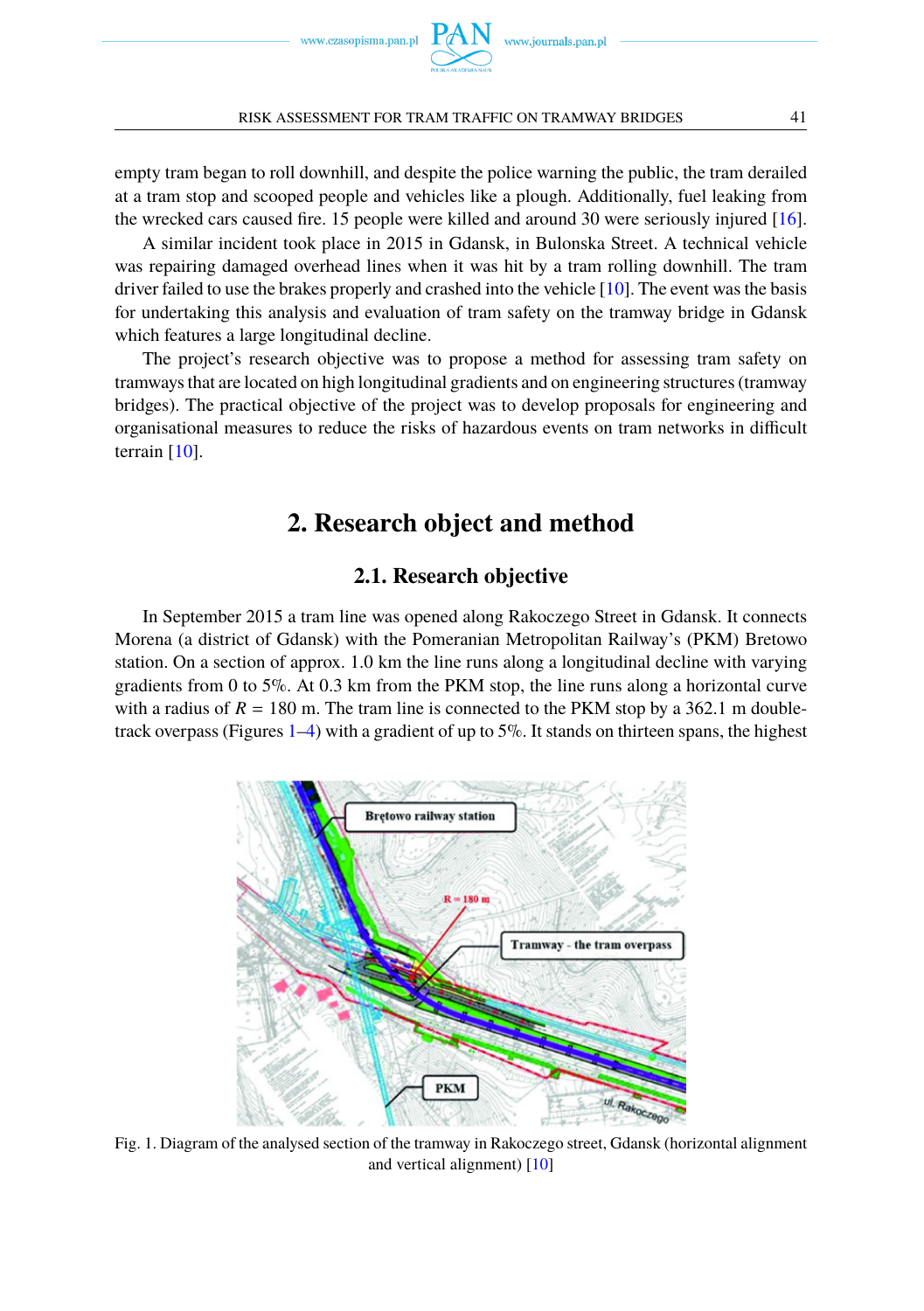

of which is 9 metres. The tram overpass runs in a curve with a radius of  $R = 180$  m and intersects the carriageway and pavement of Rakoczego St. at a grade-separated junction. It then runs parallel to the tracks of the Pomeranian Metropolitan Railway (PMR) at the Bretowo stop. The design speed for trams due to the horizontal curve (180 m radius) is 30 km/h. However, the permitted operating speed is  $Vd = 15$  km/h.



Fig. 2. Diagram of the cross section of the tramway road in Rakoczego St., Gdansk [\[10\]](#page-18-10)

The tramway bridge's design rolling stock load is in accordance with PN 85/S-10030. The bridge's static system is made of a continuous, prestressed, 13-span slab with a width of 7.72 m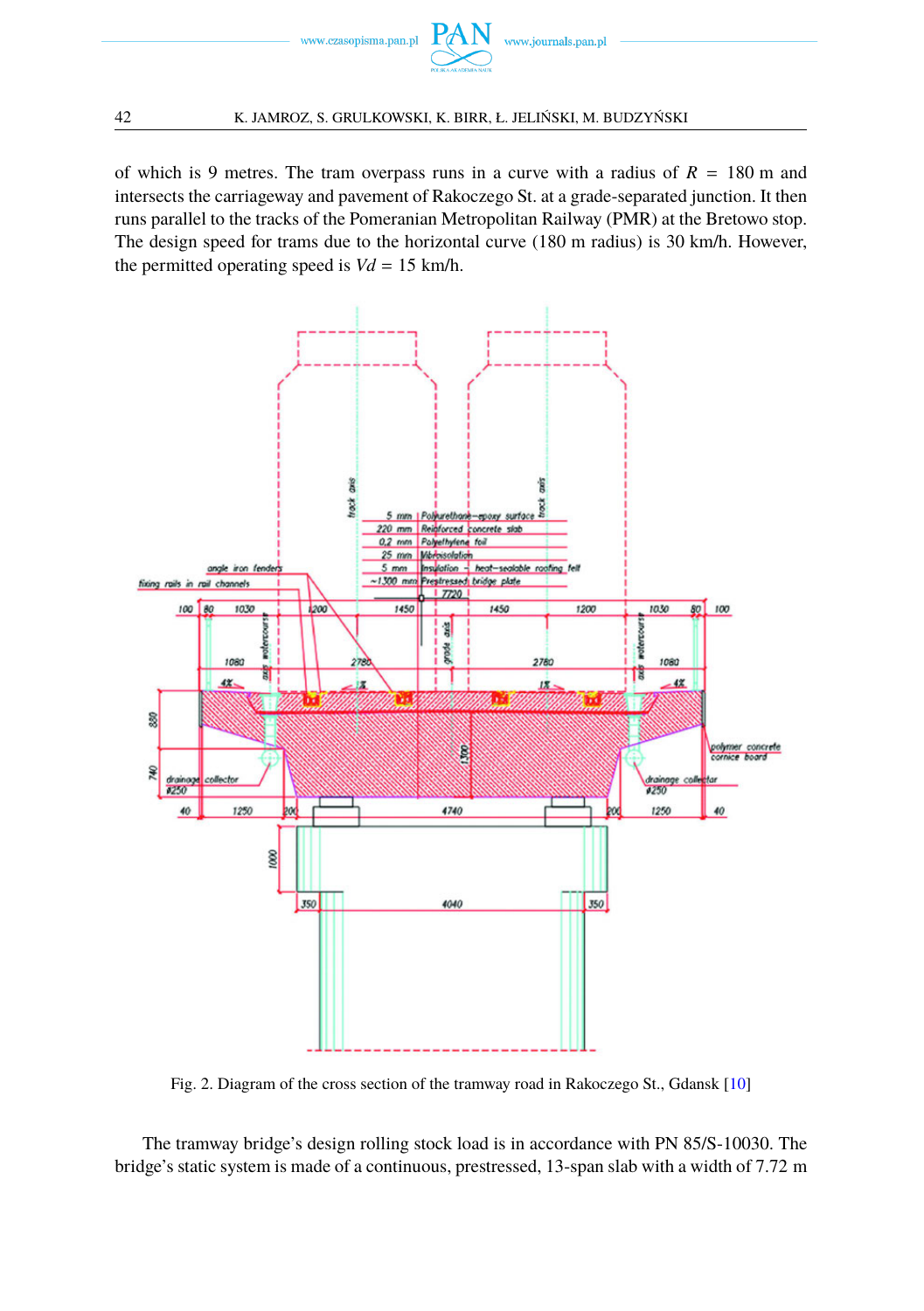

<span id="page-4-0"></span>

Fig. 3. Diagram of the vertical alignment of the analysed section of the tramway road in Rakoczego St., Gdansk [\[10\]](#page-18-10)



Fig. 4. View of the tramway bridge in Rakoczego St., Gdansk. Source: press materials, trójmiasto.pl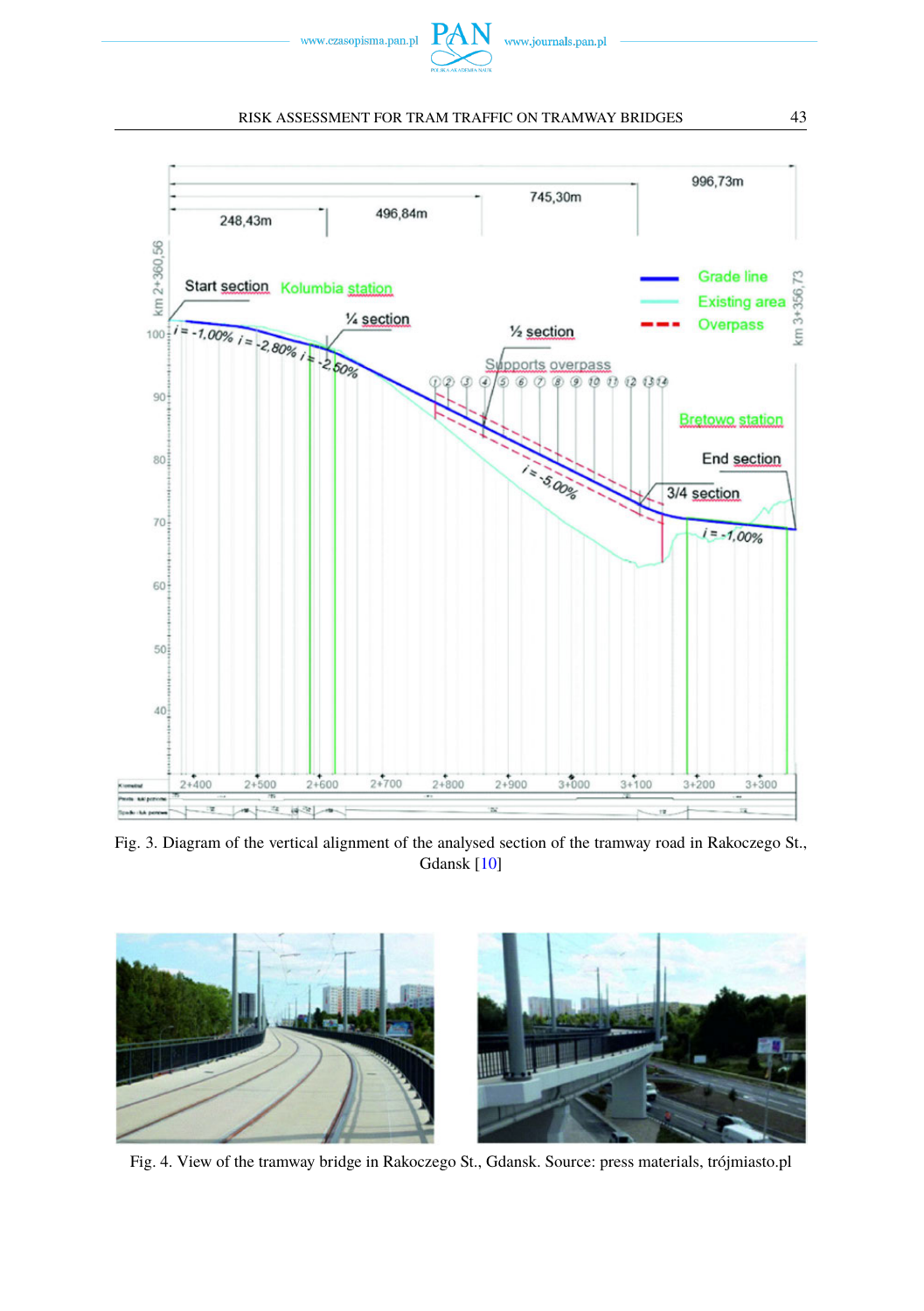

of which 5.36 m ( $2 \times 2.68$ ) is occupied by the tracks. The tramway bridge is fitted with steel railings 1.1 m high on both edges fixed to the slab with concrete foundations.

The tram rails on the entire section of the tram bridge are set on a ballastless track surface structure, using a system of flexible continuous rails installed in a reinforced concrete slab made on site. This is known as embedded rail system.

The tram line is served by a double-ended fleet which does not require traditional terminal loops and allows trams to travel along routes with large longitudinal declines. In Gdansk this condition is met by two types of trams: Düwag N8C and PESA Jazz Duo.

For safety reasons, the speed limit on the analysed section of the tram line is 15 km/h, but the horizontal geometry of the tramway was designed for a speed of 30 km/h. An analysis of tram traffic shows that between 2 and 14 trams per hour pass through the section of the overpass on weekdays and 3 vehicles per hour on Sundays. Trams carry from 0 to 42 passengers per hour, which gives a yearly figure of approx. 105 thousand passengers [\[10\]](#page-18-10).

### **2.2. The operational issues of the tram network**

Based on data obtained from the Gdansk Road and Green Authority (tram infrastructure management) and ZKM Gdansk (transport operator), an analysis of operational problems on the tram network in Gdansk was carried out. Infrastructure failures and dangerous events during operation in the years 2012–2017 were identified. Aggregated data on undesired events are compiled in Table [1.](#page-5-0)

| Year         | Vehicle kilometres<br>travelled | Number of overhead<br>line/rectifier station<br>failures | Number of undesired<br>events on the tram<br>network | Number of tram<br>derailments |
|--------------|---------------------------------|----------------------------------------------------------|------------------------------------------------------|-------------------------------|
|              | <b>VKT</b>                      | NF                                                       | <b>NE</b>                                            | <b>ND</b>                     |
| (m vkm/year) |                                 | event/year                                               | event/year                                           | event/year                    |
| 2012         | 13.751                          | 74                                                       | 33                                                   | 19                            |
| 2013         | 13.782                          | 88                                                       | 29                                                   | 17                            |
| 2014         | 12.906                          | 88                                                       | 20                                                   | 10                            |
| 2015         | 13.200                          | 90                                                       | 24                                                   | 12                            |
| 2016         | 13.250                          |                                                          |                                                      |                               |
| 2017         | 13.300                          |                                                          |                                                      |                               |

<span id="page-5-0"></span>Table 1. Summary of data on overhead contact line failures and undesired events on the tram network in Gdansk in 2012–2017

Source: Gdansk Road Authority (GRA)

Particular attention was paid to incidents and failures that may lead to dangerous events. These incidents include network and power failures, brake system failures, and derailment of tram cars.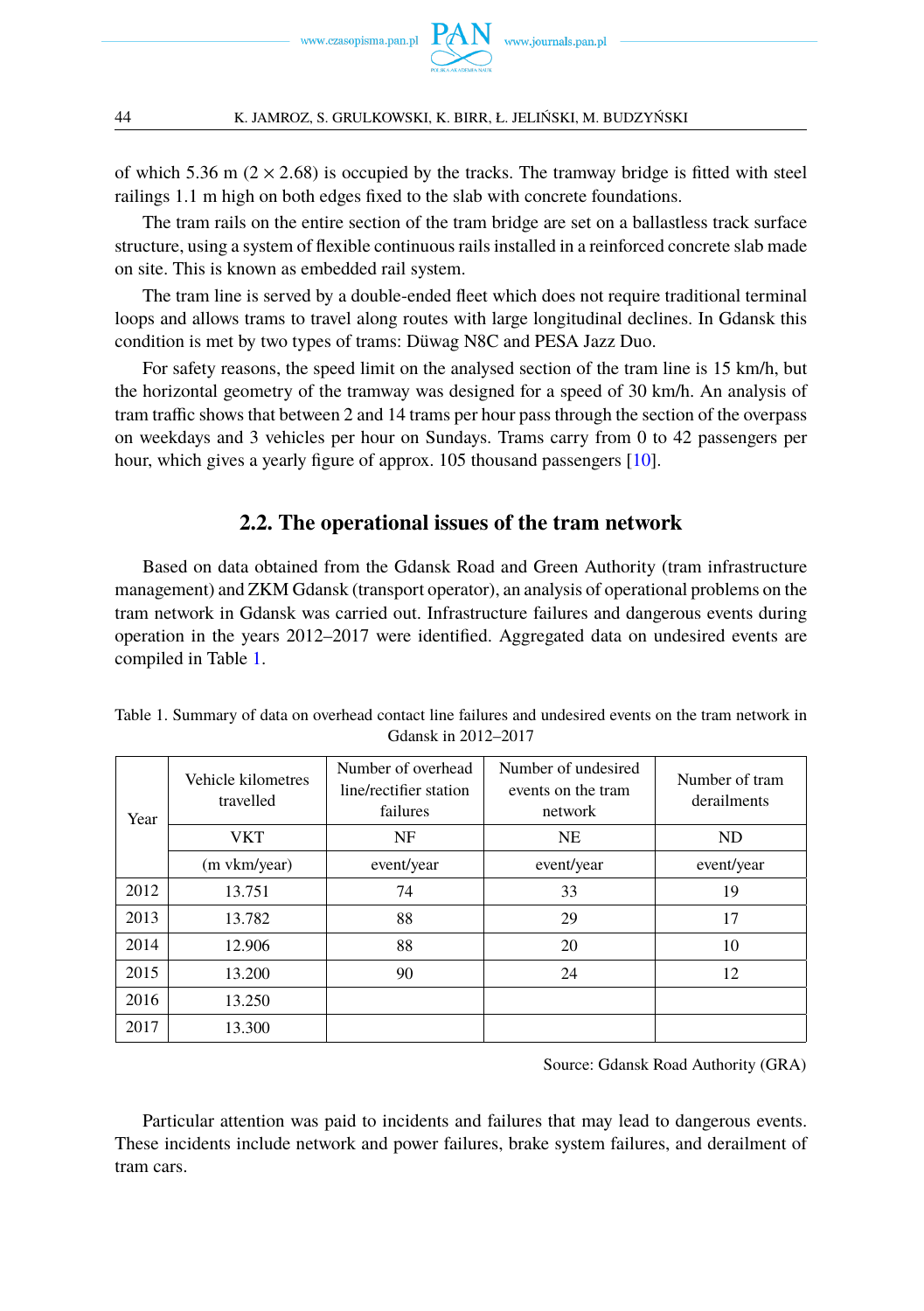

Network and power failures are causes of dangerous events, because tram vehicles lose their engine braking ability when they lose power. Annually, on the entire tram network in Gdansk there are approx. 80 such failures (i.e. on average, one failure per 1.2 km of tram tracks).

Efficient braking systems are the most important element of tram safety. Trams are usually equipped with the following braking systems: (1) in-service, engine braking during regular operation, (2) disc or block brakes when stationary, (3) emergency brakes used in an emergency, e.g. power failure. Failure of overhead contact lines and brake failure when a vehicle ascends/descends are the most detrimental type of events that can occur on the analysed section of the tram track. Table [2](#page-6-0) gives a summary of undesired event indicators in the case of a power failure or derailment. Derailment may be caused by: damage or excessive wear of rails, damage or excessive wear of wheels, foreign material on tram tracks and excessive speed.

<span id="page-6-0"></span>

| Indicator                               | Overhead contact<br>line/rectifier<br>station failures | Undesired<br>events on the<br>tram network | Events related<br>to derailment |
|-----------------------------------------|--------------------------------------------------------|--------------------------------------------|---------------------------------|
| Number of events NE (events/4 years)    | 332                                                    | 104                                        | 57                              |
| Frequency of events FE (events/year)    | 83                                                     | 26                                         | 15                              |
| Density of events DE (events/km/year)   | 0.7                                                    | 0.23                                       | 0.13                            |
| Concentration of events CE (events/vkm) | $6.34 \cdot 10^{-6}$                                   | $2.06 \cdot 10^{-6}$                       | $1.14 \cdot 10^{-6}$            |

Table 2. Summary of undesired event indicators in Gdansk from 2012 to 2015

Source: own study based on data from GRA

Because the analysed tram overpass is located on a steep incline of  $i = 5\%$  and a curve with a relatively small radius of  $R=180$  m, tram derailments are likely when the speed of 58 km/h is exceeded. If a tram were to descend uncontrollably, it may reach speeds of up to 120 km/h at the beginning of the analysed horizontal curve and derail.

During the analysed period, annually on the entire tram network there were 227 collisions and accidents, in which 36 people were injured. This means that on average per 1 km of the tram network, two hazardous events may occur each year involving an injury every 3 years. Table [3](#page-7-0) gives a summary of hazardous event indicators on the tram network in Gdansk [\[10\]](#page-18-10).

As we know from the literature, the effects of a tram car derailment can be significant: from damage to tram cars or other equipment in the vicinity, to fatalities among passengers, drivers or passers-by [\[1,](#page-17-1) [4,](#page-18-3) [5,](#page-18-2) [7,](#page-18-4) [16,](#page-18-5) [19,](#page-18-6) [20\]](#page-18-7).

The design of the analysed overpass includes a system to reduce the effects of tram car derailment in the form of check rails made of steel angles placed in the rail beds. However, there is a lack of data on how effective the system is with preventing derailment and stopping trams from falling off the overpass, especially because the distance between the rail head and the check rail in the bed is very small (70 mm and smaller than the width of the tram wheel which is 90 mm), which may not be good enough to keep the car in the rail conduit in the case of a greater angle of approach or a higher speed.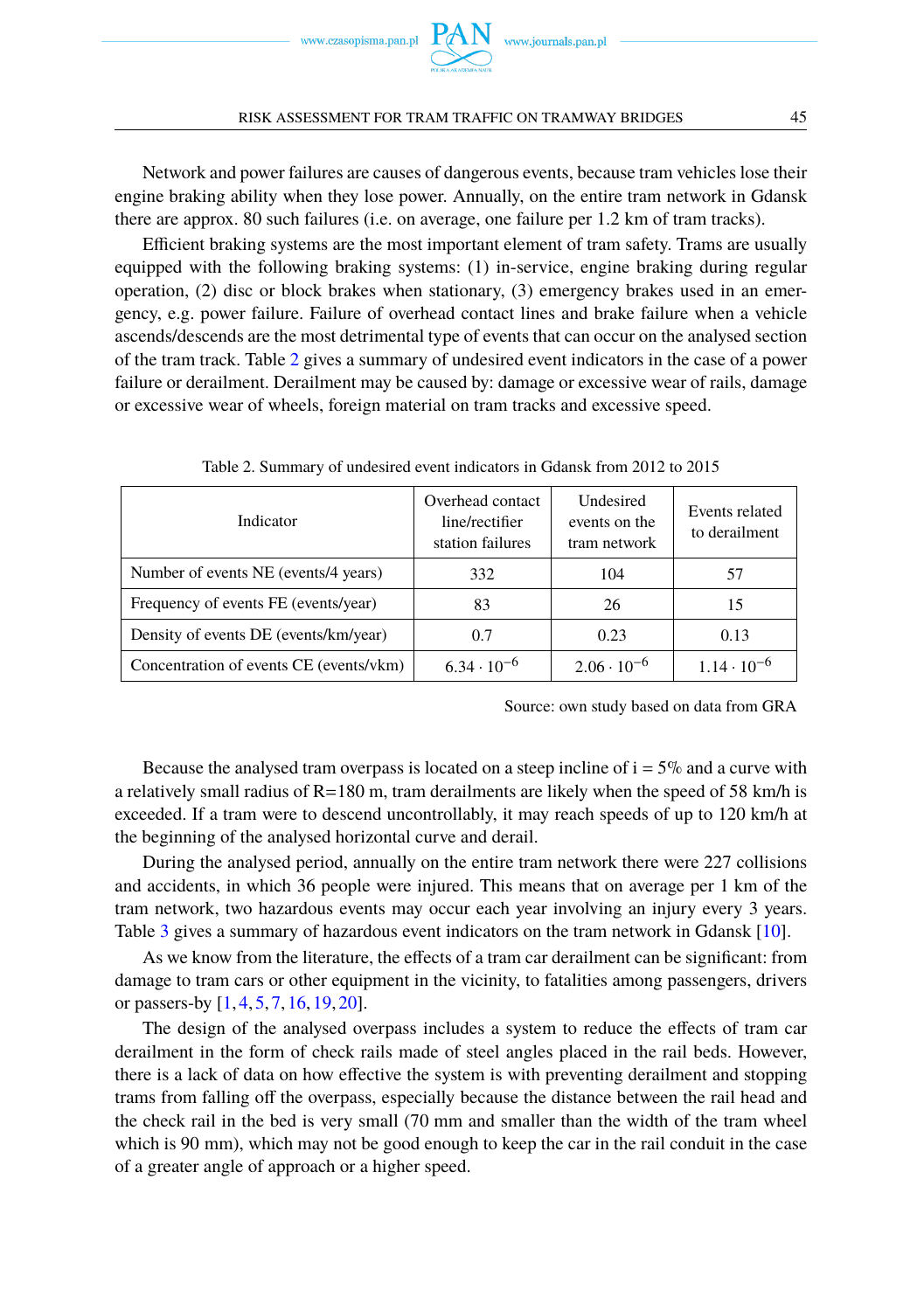

| Indicator                                  | Hazardous event<br>(collisions and<br>accidents) | Indicator                                              | Casualties<br>of hazardous<br>events |
|--------------------------------------------|--------------------------------------------------|--------------------------------------------------------|--------------------------------------|
| Number of events NE<br>(events/4 years)    | 908                                              | Number of casualties NC<br>(casualties/4 years)        | 144                                  |
| Frequency of events FE<br>(events/year)    | 227                                              | Frequency of casualties FC<br>(events/casualties/year) | 36                                   |
| Density of events DE<br>(events/km/year)   | 2.12.                                            | Density of casualties DC<br>(casualties /km/year)      | 0.34                                 |
| Concentration of events CE<br>(events/vkm) | $17.24 \cdot 10^{-6}$                            | Concentration of casualties<br>CC (casualties/vkm)     | $2.74 \cdot 10^{-6}$                 |

<span id="page-7-0"></span>Table 3. Summary of hazardous event indicators on the tram network in Gdansk from 2012 to 2015

Source: own study based on data from (GRA)

The problems formed the basis for an analysis and risk assessment of the tram line operation on a tramway bridge located on a large decline and in a horizontal curve with a small radius [\[10\]](#page-18-10).

### **2.3. Research method**

There is not much available research on tram safety assessment. Most of the work focuses on assessing safety on existing tram networks [\[19,](#page-18-6) [23\]](#page-18-11) or on producing expert reports after a spectacular tram accident [\[4,](#page-18-3) [16,](#page-18-5) [20\]](#page-18-7). There is a lack of methods for assessing the safety of new tramways, especially those operating in difficult conditions.

Attempts have been made to apply methods such as event tree, fault tree and Bow–Tie to identify hazards [\[6,](#page-18-12)[9,](#page-18-13)[14,](#page-18-14)[15,](#page-18-15)[21\]](#page-18-16) and sources of hazards. The Risk Score method [\[13\]](#page-18-17) was used to assess the level of safety on tram networks.

Risk assessment is a process of analysing and determining acceptable risk, taking into account accepted standards. Traditionally, risk assessment consists of risk analysis and risk evaluation. Risk analysis, the first step in the risk management process, is the systematic use of all available information to identify risks and to assess and prioritise them. The overall objective of risk analysis is to develop rational grounds for decision-making to avoid hazardous events and losses resulting from these events, which can occur anywhere, at any level of management in a specific transport system, on road section or road facility. Therefore, risk analysis should include: defining the purpose of the analysis, identifying the type and source of hazards and estimating the risk level.

Risk of safety hazard is a measure of the level of hazard, expressing both the probability of an event and the size of losses incurred as a result of this event. Safety is a state in which risk is not greater than tolerable risk. Tolerable risk is a risk that we are able to accept for one reason or both: little harm done and low probability of undesired event. The procedures proposed in the TRANS RISK assessment method were used to assess the safety status of the analysed tram infrastructure (tram overpass in Gdansk) [\[8,](#page-18-18) [9,](#page-18-13) [12,](#page-18-19) [14,](#page-18-14) [15\]](#page-18-15). The significant elements of this method are the identification of hazards and their sources, the evaluation of risks and the assessment of risk acceptability.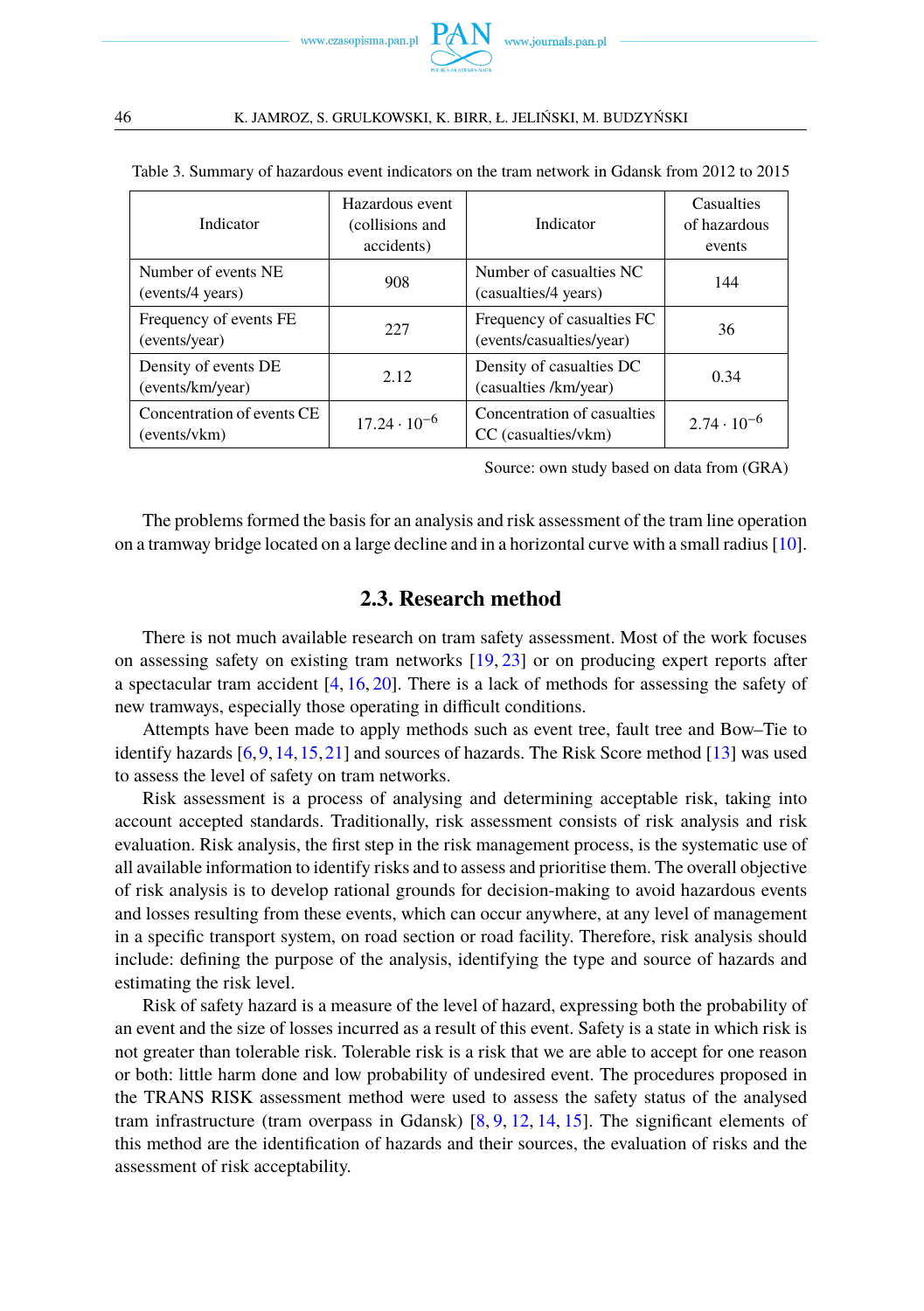

## **3. Tram hazard identification on a tramway bridge**

Three methods were used to identify the risk of hazards: the event tree method, fault tree method and Bow–Tie method  $[6, 9, 14, 15, 21]$  $[6, 9, 14, 15, 21]$  $[6, 9, 14, 15, 21]$  $[6, 9, 14, 15, 21]$  $[6, 9, 14, 15, 21]$  $[6, 9, 14, 15, 21]$  $[6, 9, 14, 15, 21]$  $[6, 9, 14, 15, 21]$  $[6, 9, 14, 15, 21]$ . Fig. [5](#page-8-0) shows a diagram of the cause and effect event sequence during the failure of an overhead line.

<span id="page-8-0"></span>

Fig. 5. The cause and effect event sequence during the failure of an overhead contact line – event tree [\[10\]](#page-18-10)

The cause and effect sequence of events presented in the diagram shows that a failure of the overhead contact line may be the initiating dangerous event on the analysed section of tram tracks located on the overpass. Failure of a tram overhead contact line may cause the vehicle to come to a stop slowly when it is on a flat section of the track. However, where a tram is on a section of the track located on a longitudinal decline (during a power failure), the tram car may start to roll (unable to start in-service braking) in a controlled manner (with the possibility of safety or emergency braking) or uncontrolled manner (unable to engage any braking, e.g. failure or deactivation of the braking system).

When a tram is rolling uncontrollably, it may reach high speeds significantly above the safe speed [\[3,](#page-18-8)[22\]](#page-18-20). This may cause the following two dangerous events with catastrophic consequences:

- the tram derails and collides with a tram on the opposite track or hits a barrier or the tram falls off the overpass (approx. 10 m) and crushes vehicles on the street under the tram bridge (if there is no barrier or it has inadequate construction),
- or hits a tram located on the track below or a tram standing at a tram stop.

Each of these extreme cases may cause a disaster and significant material and social consequences (up to several hundred injuries or fatalities). Using the fault tree method, it was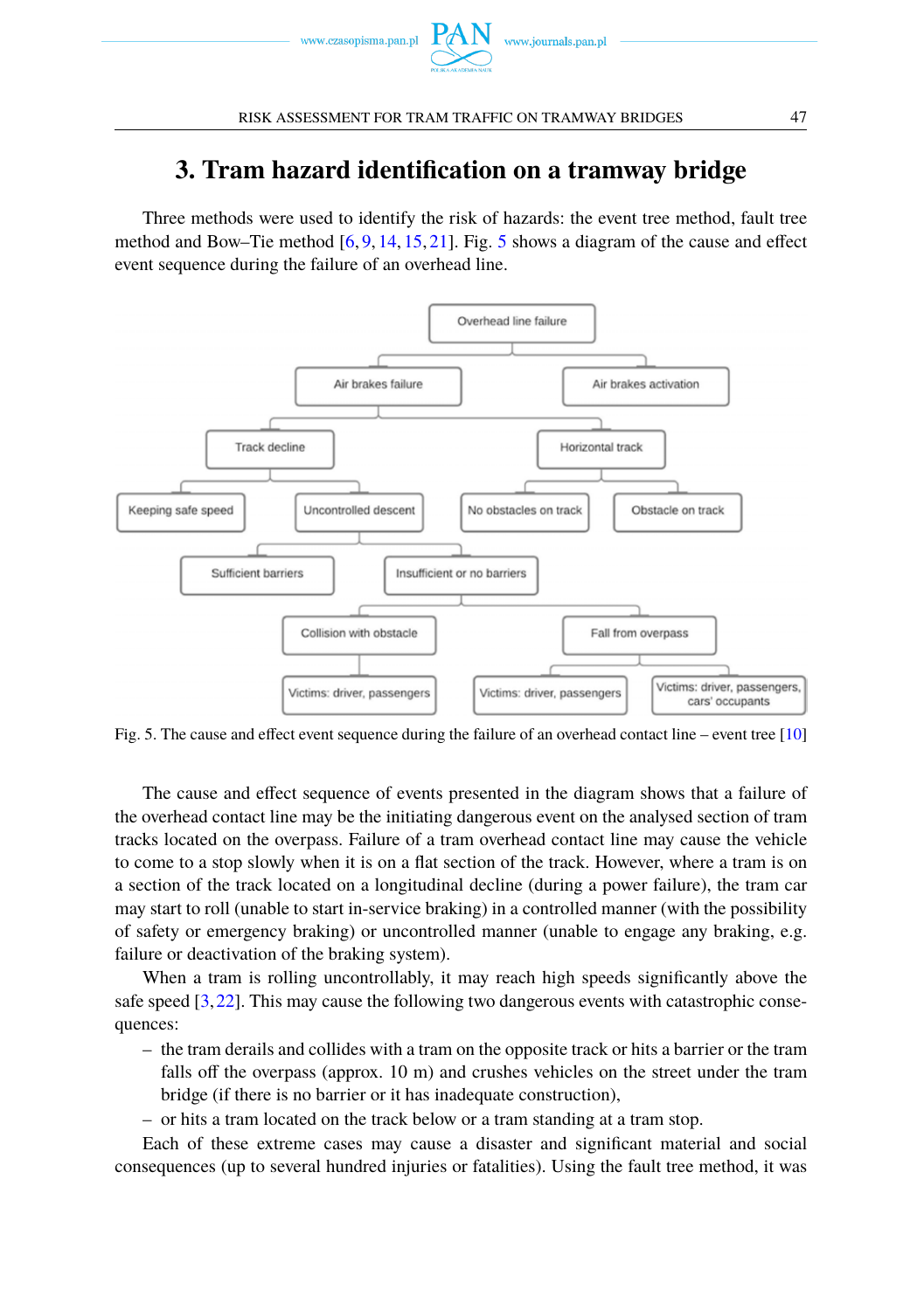

determined that a tram derailment could have several causes: damage to the rail, failure of the trolley (usually wheels) or foreign material on the tram tracks. Two cases of identified tram hazards along the analysed overpass were analysed using the Bow–Tie method [\[14,](#page-18-14) [21\]](#page-18-16): derailment of the tram and uncontrolled descent along a section with a high longitudinal decline. The latter case poses a major hazard because of the high speed a tram may reach as it travels down an elevation while moving uncontrollably. Figure [6](#page-9-0) shows a diagram of the causes and consequences of uncontrolled tram descent on a tramway with a high gradient. The event was also analysed for its causes (Fig. [7\)](#page-9-1). The analysis showed that this may be caused by a set of causes such as: technical failure of traction (traction breakdown or power cut), technical failure of the vehicle (braking system failure, uncontrolled descent), human factor (error or misuse of the braking system ), tramway design (high longitudinal gradients, small curve radius, lack of anti-derailment system, lack of safety barriers or no barriers). The analysis helped to identify and provide barriers to prevent the events from happening (elimination of causes) and take actions to mitigate the effects of hazardous events.

<span id="page-9-0"></span>

Fig. 6. An example of how hazards are identified in the case of a tram travelling uncontrollably on a tramway located on an embankment or overpass

<span id="page-9-1"></span>

Fig. 7. Path from an initiating event to a selected consequence, a tram falling from an embankment or tramway bridge

## **4. Tram bridge risk assessment**

### **4.1. Risk assessment method**

The case under analysis involves operational risk related to the day-to-day activities of transport and maintenance companies. The risk occurs during tram service operation, i.e. in repetitive, well-known and well-understood situations which are carried out regularly. In general, operational risk is the consequence resulting from inappropriate or unreliable processes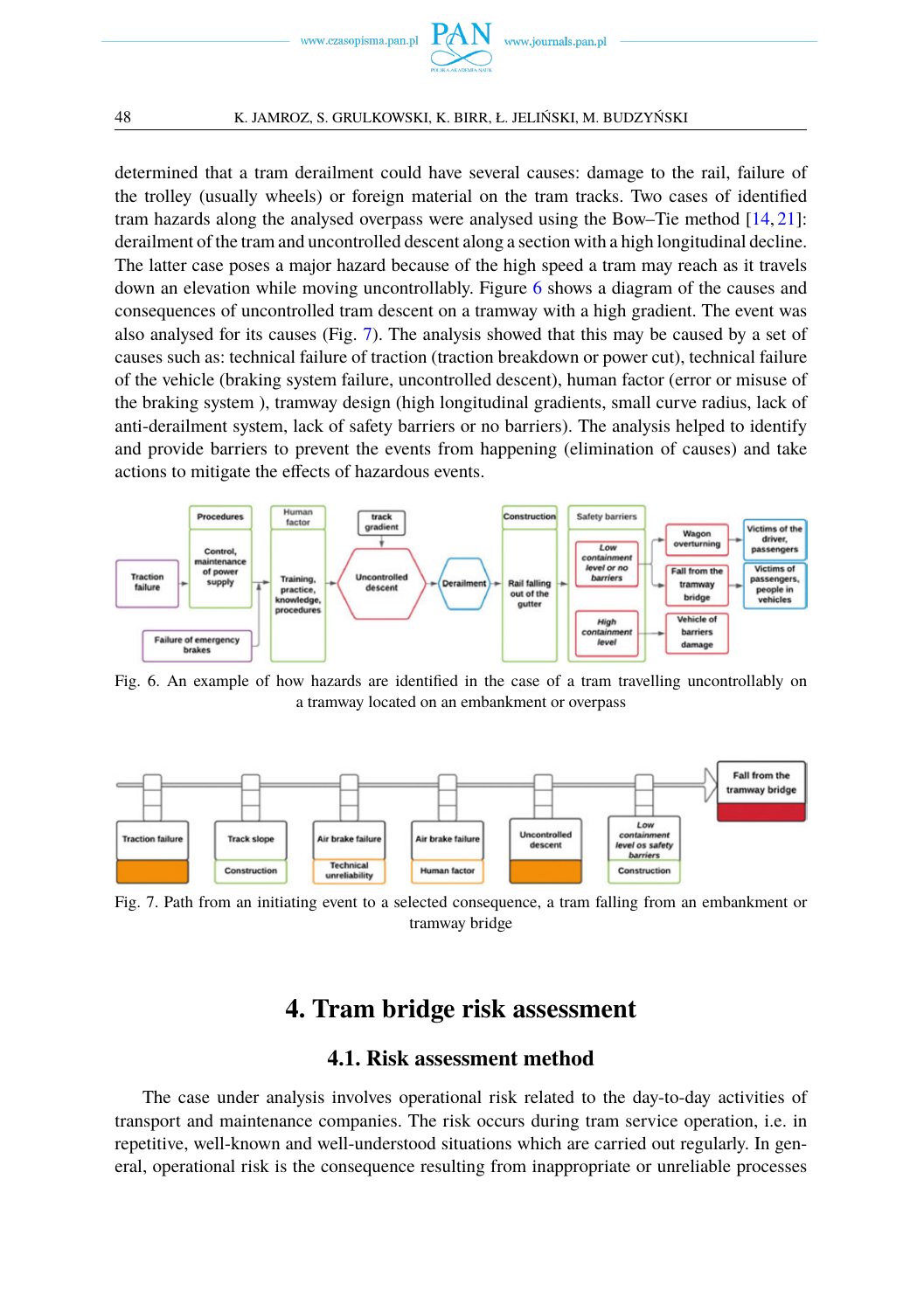

(tram traffic), people (traffic users), systems (infrastructure, trams and organisational system) and external events (weather conditions, vandalism, terrorism, etc.). The analysis and assessment were carried out for three types of risk: individual, group and societal [\[9\]](#page-18-13). Initially, safety analysis and assessment were conducted using two types of risk: individual and societal [\[9,](#page-18-13)[13\]](#page-18-17). Because the results differed from expert and intuitive assessments, the analyses also looked at group risk which is frequently used when assessing risk of air, sea and rail transport [\[8,](#page-18-18) [9\]](#page-18-13) and of major accidents in chemical factories or flood control systems [\[25\]](#page-18-21).

The methods under analysis use three basic parameters: risk exposure, probability of a hazardous event and the consequences of a hazardous event [\[9\]](#page-18-13).

The exposure to the risk of a hazardous event depends on the number of tram journeys (Eq. [\(4.1\)](#page-10-0)). Based on an analysis of the data on the current situation, the number of journeys per year was determined ( $Vt = 60,000$  journeys/year) and vehicle kilometres travelled (for the section of the tram bridge with adjacent sections  $L = 0.5$  km):

$$
(4.1) \t VKT = L \cdot Vt
$$

where:

<span id="page-10-0"></span>*VKT* – vehicle kilometres travelled (vkm/year),

*L* – length of the section analysed (km),

*Vt* – tram vehicle volume (tram journeys/year).

After substituting the above data into Formula 1, the result was the numerical value of vehicle kilometres travelled at 30 thousand vkm/year.

<span id="page-10-1"></span>Probability of a hazardous event. Further analyses used tram passenger load data which were developed on the basis of previous research by the authors. Next, tram traffic forecasts on the analysed line were developed for 2030 and the average daily distribution of tram passenger loads was determined (Fig. [8\)](#page-10-1).





Fig. 8. Distribution of the daily tram passenger load on the analysed section of the line – forecast for  $2030$  [\[10\]](#page-18-10)

Current research shows that at present the average tram passenger load is about 3 passengers on one tram journey with app. 20 passengers as the maximum value. Forecasts suggest a large increase in the number of passengers with the average passenger load at 54 passengers and the maximum value at up to 200 passengers per tram journey on the analysed section.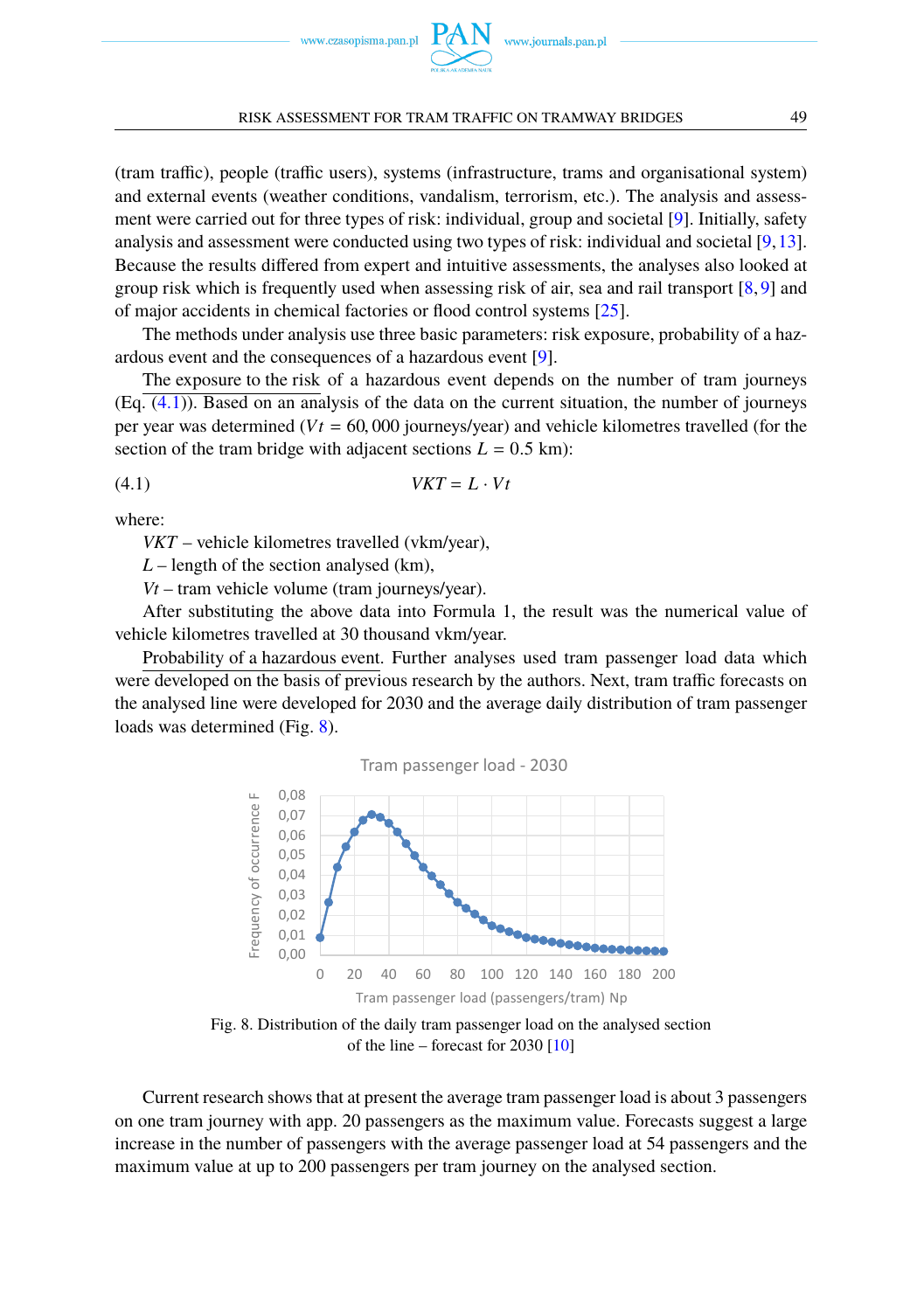

Table 4. Summary of the numerical values of the estimated probability levels of selected events on the analysed section of the tram line in Rakoczego St. (tram bridge section)

| Type of event                                                                                     | Probability of undesired events PUE<br>(events/year) |  |
|---------------------------------------------------------------------------------------------------|------------------------------------------------------|--|
| Overhead contact line/rectifier station failures                                                  | $1.9 \cdot 10^{-1}$                                  |  |
| Undesired events on the tram network                                                              | $6.0 \cdot 10^{-2}$                                  |  |
| Events related to tram derailment                                                                 | $4.0 \cdot 10^{-3}$                                  |  |
| Tram braking system failure                                                                       | $5.7 \cdot 10^{-4}$                                  |  |
| Overhead contact line/ rectifier station failures and<br>simultaneous tram braking system failure | $1.1 \cdot 10^{-4}$                                  |  |

Consequences of a hazardous event. The following assumptions were applied to estimate the consequences for each hazardous event scenario.

Material losses: (1) tram damage (destruction of a tram), estimated cost PLN 0.6–9.0 million, (2) damage to the overpass, estimated cost: PLN 0.2–1.0 million,

Table 5. Numerical values of estimated loss of selected hazardous scenarios on the analysed section of the tram line in Rakoczego St. (tram bridge section)

| Scenario       |                                                                                            | Type of hazardous event                              |                                                                          | Human losses.<br>number of<br>casualties | Economic<br>losses costs<br>of hazardous<br>events |
|----------------|--------------------------------------------------------------------------------------------|------------------------------------------------------|--------------------------------------------------------------------------|------------------------------------------|----------------------------------------------------|
|                |                                                                                            |                                                      |                                                                          | NC                                       | <b>CHE</b>                                         |
|                |                                                                                            |                                                      |                                                                          | (casualties)                             | $(PLN \, m)$                                       |
| $\mathbf{1}$ . | Driving within speed limit $(< 30$ km/h),<br>tram derailment and remaining on the<br>track |                                                      | Damage to tram<br>and track                                              | Minor injuries                           | 0.01                                               |
| 2.a            | Uncontrolled                                                                               | a) no passengers<br>on tram,                         | Tram destroyed,<br>several cars<br>destroyed under<br>overpass, overpass | $1 - 10$                                 | $12.5 - 35$                                        |
| 2.h            | driving, tram<br>derailment and<br>fall from the                                           | b) average number<br>of passengers<br>on tram,       |                                                                          | $55 - 65$                                | $150 - 170$                                        |
| 2.c            | overpass                                                                                   | c) maximum num-<br>ber of passengers<br>on tram      | damaged                                                                  | $200 - 210$                              | 510-540                                            |
| 3.a            |                                                                                            | a) no passengers<br>on trams,                        |                                                                          | $\overline{c}$                           | 15                                                 |
| 3.h            | Uncontrolled<br>driving, collision<br>with other tram<br>at high speed:                    | b) average number<br>of passengers<br>on trams,      | Destruction of<br>both trams                                             | 110                                      | 285                                                |
| 3.c            |                                                                                            | c) the maximum<br>number of passen-<br>gers on trams |                                                                          | 400                                      | 1010                                               |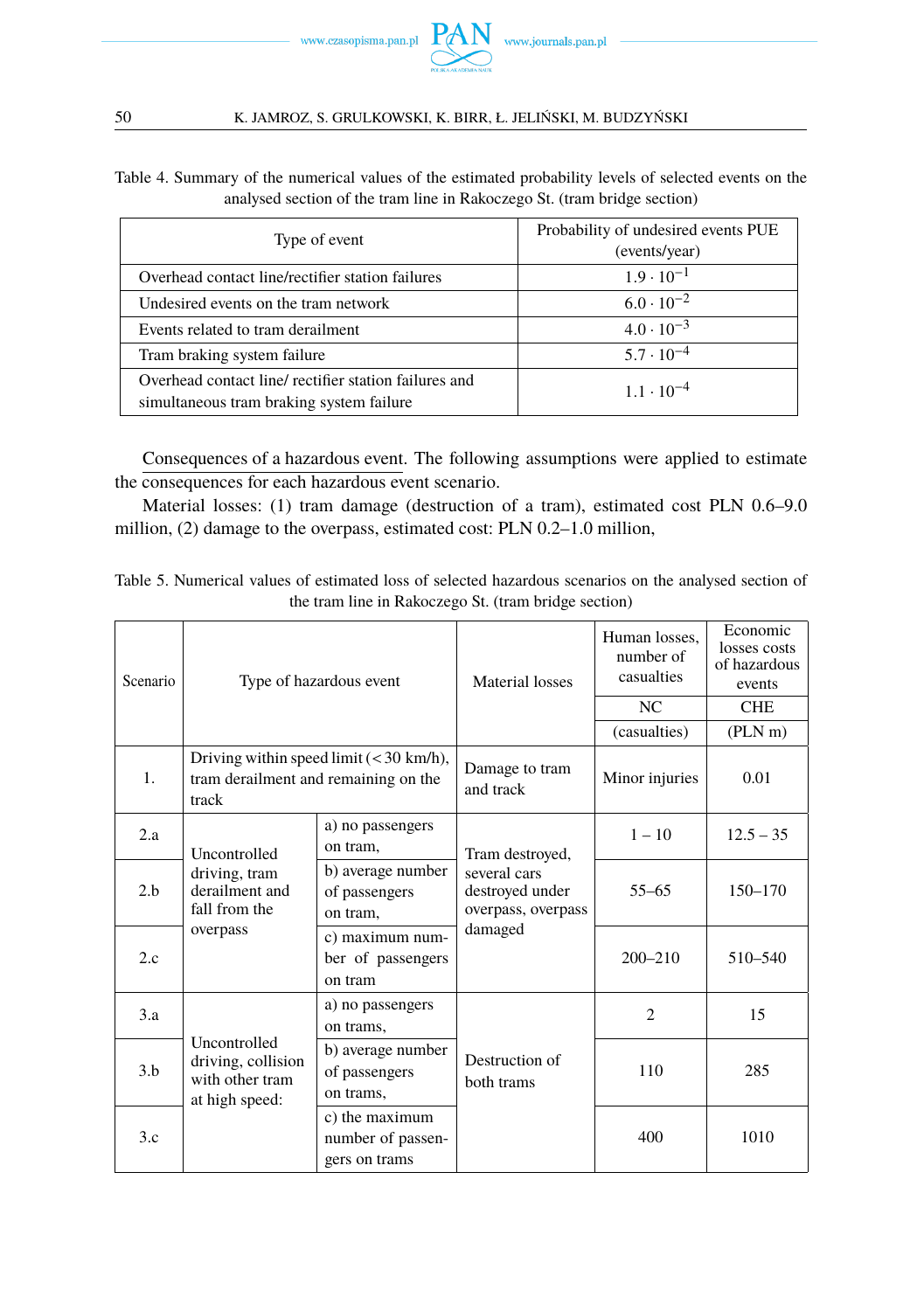www.czasopisma.pan.pl  $P$ 

#### RISK ASSESSMENT FOR TRAM TRAFFIC ON TRAMWAY BRIDGES 51

Social and economic losses (three variants): (1) minimal: 1 person (victims: driver), the cost of one fatal or seriously injured victim – PLN 2.5 million., (2) average: 55 passengers (victims: driver and 54 passengers), (3) maximal: (a) tram falling from overpass (victims: 1 driver, 200 tram passengers, 10 car passengers), cost PLN 525 million, (b) an uncontrolled descent of a tram and collision with another tram at high speed (casualties: 2 drivers, 400 passengers), cost PLN 1.1 billion.

Risk evaluation involves checking the risk acceptability class of a risk estimated during risk analysis (expressed in quantitative or qualitative terms). The following methods can be used to identify the limits of risk acceptance classes [\[9,](#page-18-13) [21\]](#page-18-16): (1) applying the existing standards of risk acceptance and rejection, (2) by engineering or expert assessments, (3) use of criteria values indicated in known qualitative risk assessment methods, (d) by estimating the limits of risk classes in quantitative risk assessment methods.

In the case of tram traffic, there are no classification methods or risk acceptance standards. As a result, it was proposed that standards adopted in other modes of transport should be used and applied to expert assessments. The risk classification used in other fields was accepted. In order to estimate individual and societal risk, the Risk Score method estimation and classification procedures were used.

However, in order to estimate the group risk (i.e. the risk of an accident occurring with the assumed number of victims), the proposed classification recommended for the EU was used [\[25\]](#page-18-21).

### **4.2. Assessment of individual and societal risk**

Individual risk refers to the behaviour of a single traffic user or a single vehicle on the analysed transport facility. Thus, it is the probability of suffering a consequence of a certain severity during a journey or during a selected period of time when the traffic user is exposed to a hazard from the transport infrastructure and other traffic users. This risk is used to identify factors that characterise variants of improvement and the targeted safety level for a given tram line. It also provides a basis for transport infrastructure authorities to maintain the assumed risk level depending on the class of the line and traffic volume. Individual risk can be controlled and its level can be effectively reduced. The mathematical model of individual risk in this case has the form (Eq. [4.2\)](#page-12-0):

$$
(4.2) \t IR = P \cdot C
$$

where:

<span id="page-12-0"></span>*IR* – individual risk,

*P* – probability of hazardous event,

*C* – consequences, individual losses in a hazardous event.

Societal risk refers to the behaviour of entire societal groups in a selected area. Therefore, it is a loss (number of casualties, as well as material losses incurred in road accidents) over an accepted period of time (usually per year), in a selected area (in this case the analysed tramway section located on the tram bridge), which may predictably occur as a result of hazardous events caused by the operation of the tram transport system. Societal risk provides the basis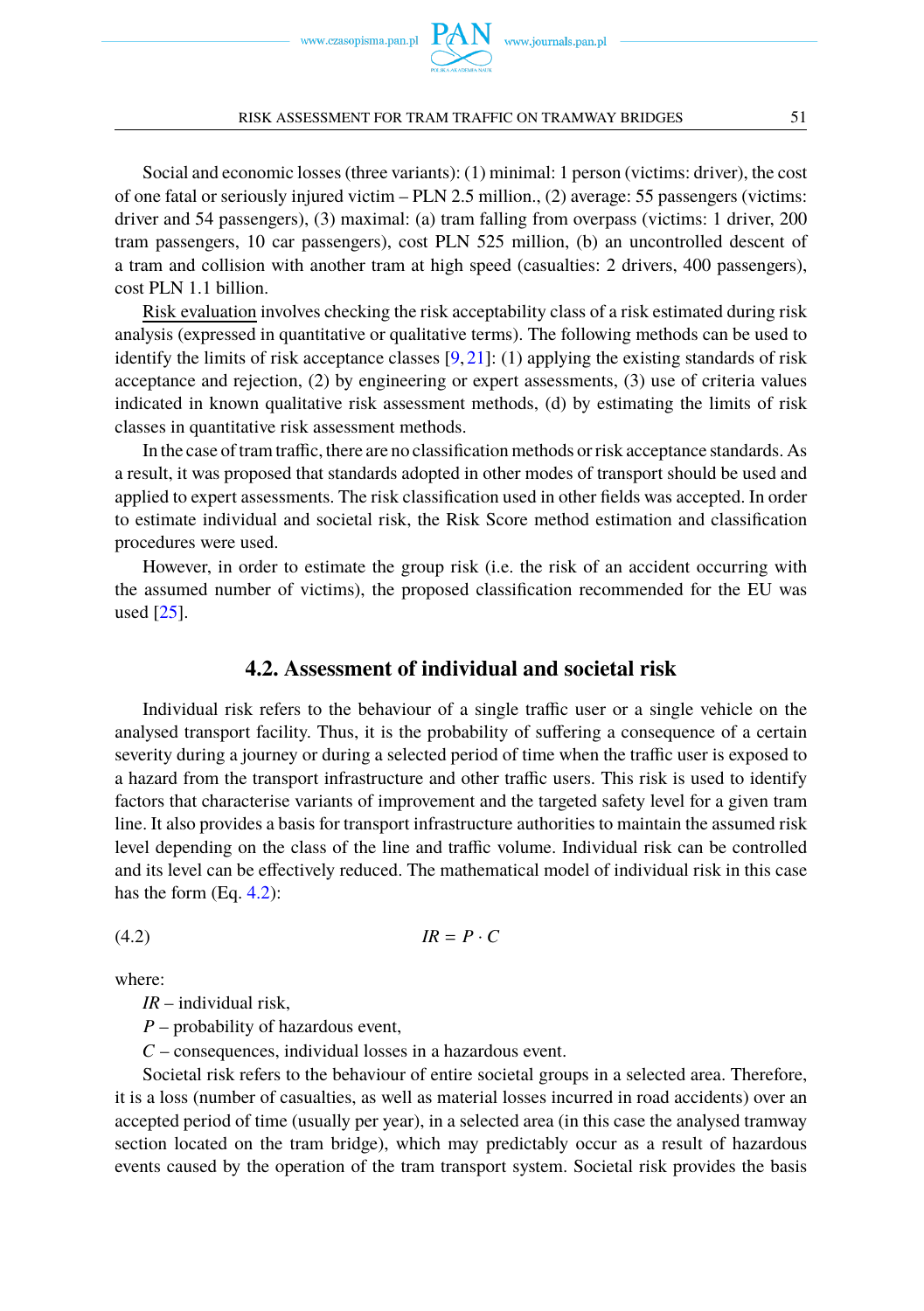for transport authorities, city authorities and emergency services in a given area for taking decisions on how to improve the most hazardous elements of the tram transport safety system and how to utilise the projected safety budget in the most effective way [\[9\]](#page-18-13). The following societal risk model was assumed (Eq. [4.3\)](#page-13-0):

$$
(4.3) \t SR = E \cdot P \cdot C
$$

where:

<span id="page-13-0"></span>*SR* – societal risk,

*E* – exposure – represents a quantitative measure of the exposure of traffic users to a potential hazard (e.g. vehicle kilometres travelled),

*P* – probability of a hazardous event,

*C* – consequences of hazardous events or the level of losses in hazardous events.

On the basis of own research  $[8, 9]$  $[8, 9]$  $[8, 9]$  and foreign experience, a risk classification (based on the Risk Score method) for the safety of tram traffic in Gdansk was developed. Table [6](#page-13-1) presents a proposal for classifying societal and individual risks, risk acceptance levels and proposals for preventative actions (eliminating or reducing the level of risk). Table [7](#page-14-0) presents the results of risk assessment for the different scenarios of hazardous events occurring on the analysed section of the tramway.

| Risk category<br>Individual risk<br>Societal risk |              | Risk category<br>level | Risk acceptance<br>level | Preventative actions                                               |  |
|---------------------------------------------------|--------------|------------------------|--------------------------|--------------------------------------------------------------------|--|
| SR < 20                                           | IR < 2       | negligible             |                          | Control recommended                                                |  |
|                                                   |              |                        | Acceptable               |                                                                    |  |
| 20 < SR < 70                                      | 2 < IR < 7   | low                    |                          | Control needed (necessary)                                         |  |
| $70 < SR \leq 200$                                | 7 < IR < 20  | significant            | Tolerable                | Improvement needed                                                 |  |
| $200 < SR \leq 400$                               | 20 < IR < 70 | high                   |                          | Immediate improvement<br>needed                                    |  |
| SR > 400                                          | IR > 40      | very high              | Unacceptable             | Recommended to suspend<br>service until significant<br>improvement |  |

<span id="page-13-1"></span>Table 6. Point criterion for estimating the class of societal and individual risk and its acceptance level for the analysed tramway

Analysis of the results shows that individual and societal risks of tram derailment when the tram travels down a slope at low permitted speed (scenario S.1) are low and fall within the acceptable risk range. Individual and societal risk of hazards related to an uncontrolled tram descent (scenarios S.2 and S.3) vary from low to very high and are in the area of acceptable or tolerable risk.

Recommendation: the analysed facility should be under supervision and its operation, including the trams, should be systematically monitored, a set of improvements reducing the risk to an acceptable level should be introduced.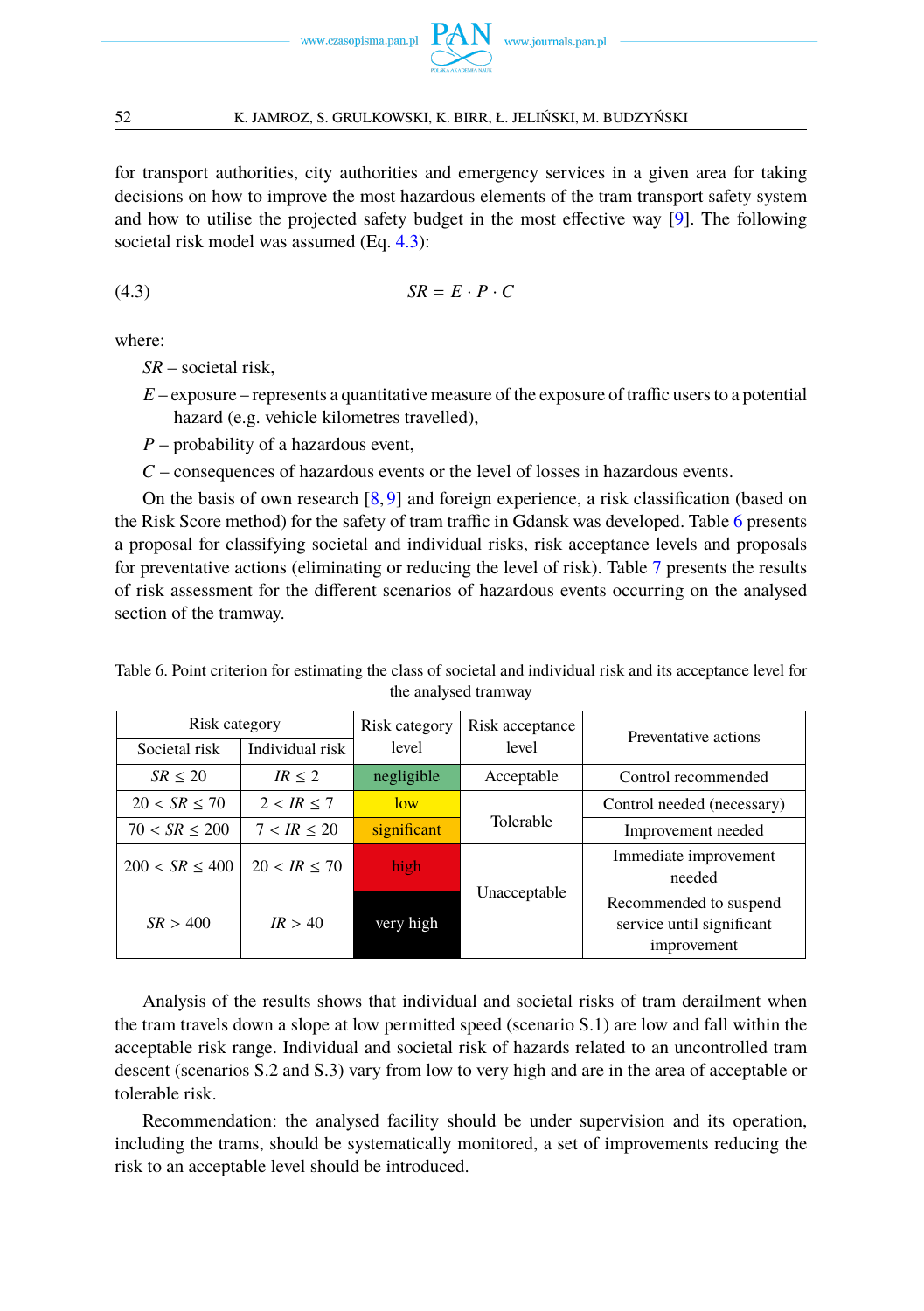

| Events   | Risk components by Risk Score (points) |              |                         |               |           | Risk assessment level |               |
|----------|----------------------------------------|--------------|-------------------------|---------------|-----------|-----------------------|---------------|
| Scenario | Probability                            | Consequences | <b>Risk</b><br>Exposure | Risk (points) |           | Individual risk       | Societal risk |
| S        | P                                      | C            | E                       | IR            | <b>SR</b> | IR                    | SR            |
| 1.       |                                        |              | 6                       | 1             | 6         | Negligible            | Negligible    |
| 2.a      | 0.2                                    | 40           | 6                       | 8             | 48        | Significant           | Low           |
| 2.b      | 0.1                                    | 100          | 10                      | 10            | 100       | Significant           | Significant   |
| 2.c      | 0.1                                    | 100          | 6                       | 10            | 60        | Significant           | Low           |
| 3.a      | 0.2                                    | 40           | 6                       | 8             | 48        | Significant           | Low           |
| 3.h      | 0.1                                    | 100          | 10                      | 10            | 100       | Significant           | Significant   |
| 3.c      | 0.1                                    | 100          | 6                       | 10            | 60        | Significant           | Low           |

<span id="page-14-0"></span>Table 7. Point criterion for estimating the class of social and individual risk and its acceptance level for the analysed tramway and tramway bridge

## **4.3. Collective risk assessment**

Collective risk refers to a group of people at or near the site of a hazard and is defined operationally as the probability of more than the *N* number of fatalities in a single hazardous event. Collective risk provides a basis for transport infrastructure authorities to decide how to improve the most vulnerable elements of the transport network and how to utilise the projected budget in the most effective way. Collective risk can also be used to assess the safety of the planned transport network so decisions can be made as to actions necessary to ensure safe design of transport infrastructure facilities.

Probability level  $F_{(N)}$  of the occurrence of the *N* number of fatalities in a single accident was assumed as the stochastic measure of collective risk. The general model of group risk can be formulated as follows (Eq. [4.4\)](#page-14-1):

$$
(4.4) \t\t CR = F_{(N)} \cdot N^a
$$

where:

<span id="page-14-1"></span>*CR* – collective risk,

 $F(N)$  – probability of N-number fatalities in a hazardous event,

*N* – projected number of fatalities in a hazardous event,

*a* – risk aversion coefficient.

In the case of collective risk, the EU recommendation [\[25\]](#page-18-21) was used and a classification dedicated for the needs of tram traffic safety assessment was proposed. Its boundaries are shown in Figure [9.](#page-15-0) Group risk assessment involves the following steps:

– identify: hazards and scenarios of the most hazardous events,

- estimate possible losses, probability of losses,
- establish the level of group risk acceptability.

From the set of hazards analysed, the most significant risk of a possible dangerous event was selected, i.e. uncontrolled descent of a tram over a sloping tramway with the tram falling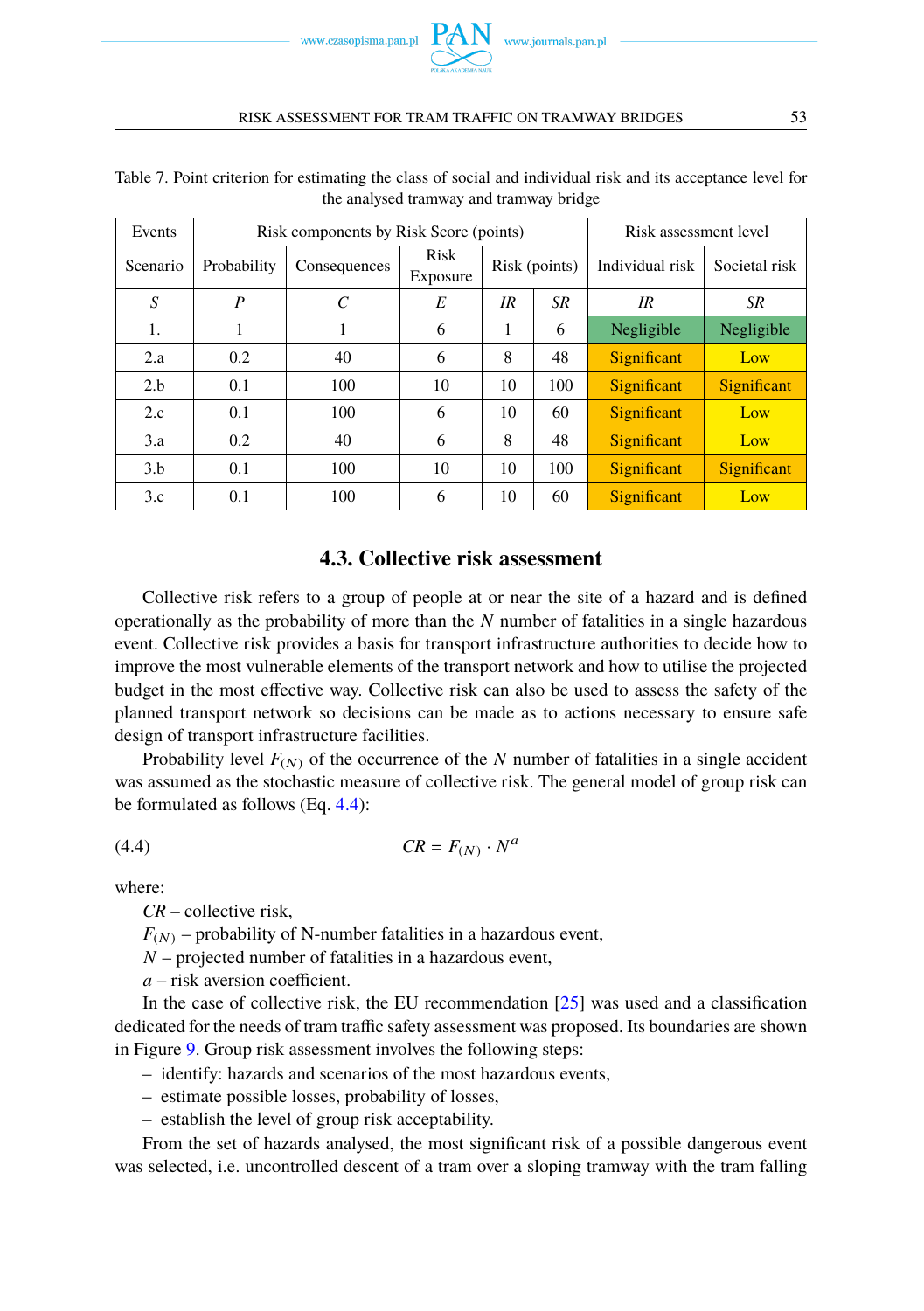

<span id="page-15-0"></span>from the overpass or crashing into a tram which is standing at a stop or travelling on the adjacent track. The results may be catastrophic.



Fig. 9. Distribution of the daily tram passenger load on the analysed section of the line – forecast for 2030  $[10]$ 

The measures of collective risk were calculated as the probability quotient of the occurrence of the *N* number of  $F_{(N)}$  fatalities in a dangerous event and the forecasted (predicted) number of fatalities *N* in a tram accident using the Formula (3). The number of tram accident casualties depends on the number of passengers on the tram and the number of people in the area of impact (tram derailed, falling off). Several variants of the tram passenger load were assumed in the analysis.

The probability of the *N* number of  $F_N$  fatalities in a hazardous event depends on the frequency of events initiating a given type of tram accident and the number of tram journeys on the analysed section of the tramway with the assumed passenger load. Based on the analysis of historical tram accident data, it was assumed that a dangerous event involving a power outage and failure of the braking system of a tram moving down a slope may occur once every 30 years.

Figure [8](#page-10-1) presents graphs of changes in the probability of the potential number of fatalities depending on the number of passengers in the tram (the forecasted passenger load for 2030 was assumed) and the type of a possible hazardous event as a result of an uncontrolled tram descent (falling from an overpass or hitting another tram) [\[16\]](#page-18-5) against the assumed acceptability limits of group risk.

Using the risk accessibility limits shown in Fig. [9,](#page-15-0) the level of risk acceptability of a certain number of fatalities in a tram accident was determined. The presented results indicate that the effects of one hazardous event occurring in 30 years, involving an uncontrolled descent of a tram on a steep tramway and falling from an overpass or hitting another tram, poses a very high risk to passengers even at a moderate tram load. In these cases, the **collective risk** of a tram safety hazard on the analysed section of the tramway will be **at an unacceptable level**.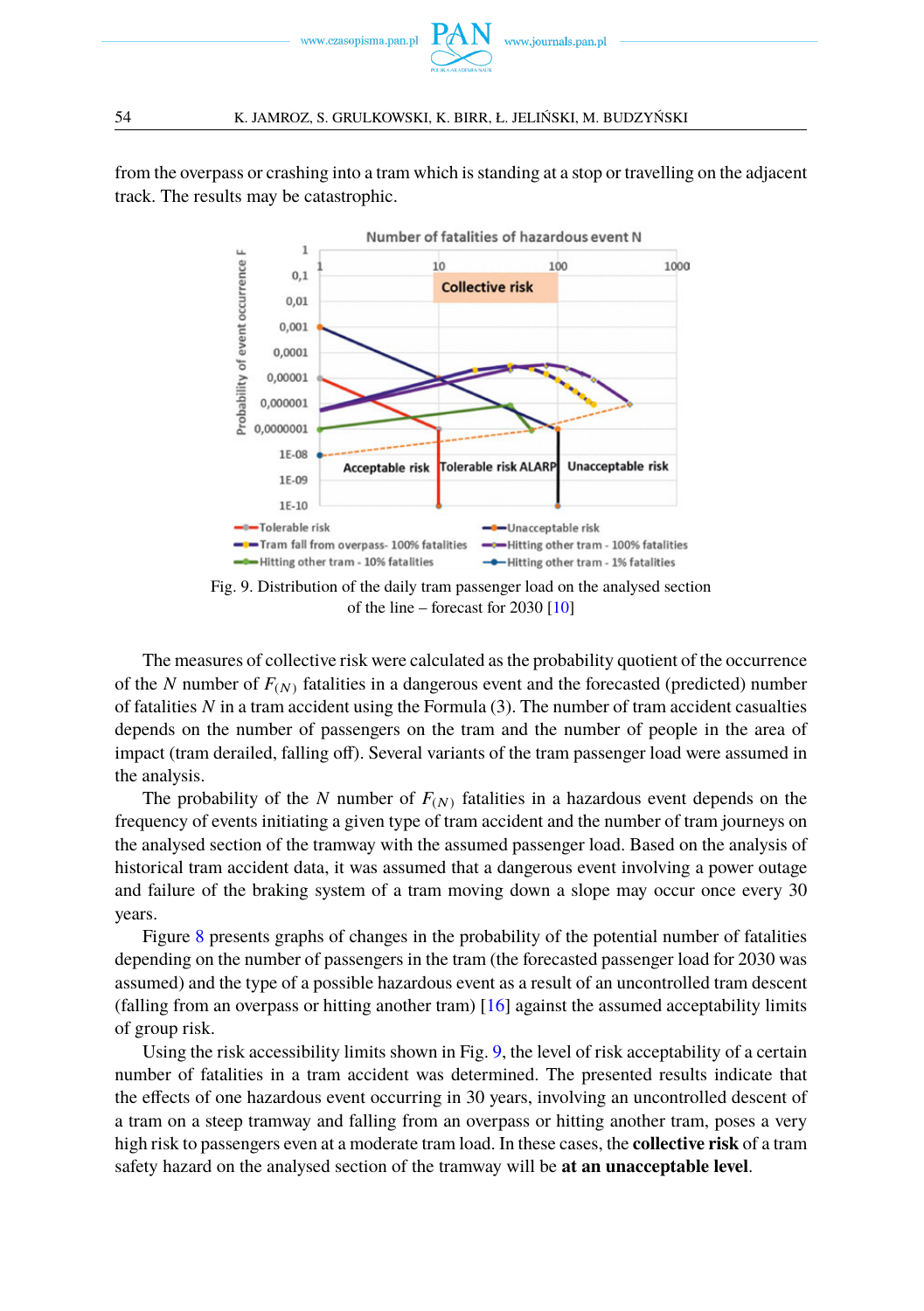

# **5. Response to risk**

The research and analyses have helped to formulate a course of actions to eliminate the identified hazards or reduce their effects when a dangerous event occurs.

The risk of derailment when the tram travels at permitted speed is low and is within the acceptable risk range. However, it was recommended that the existing safety system should be enhanced to prevent a tram from derailing, and if it derails it should be prevented from moving across the cross-section of the overpass and falling from the overpass.

The risk of hazardous events caused by an uncontrolled descent down the steep tramway varies from low to very high. The results of the assessment **of individual risk** (for a single hazardous event) and societal risk (for all hazardous events during the year) on the analysed facility indicate that the estimated risk is within an acceptable or tolerable range, i.e. that the analysed facility should be under supervision, its operation including trams should be systematically monitored, and a set of improvement measures should be introduced to reduce the risk to an acceptable level.

The results of **collective risk** assessment (the risk of a single hazardous event on the analysed facility with severe consequences) suggest that the estimated risk may be within the tolerable or unacceptable range. This means that the following actions should be taken:

- 1) the analysed facility should be placed under systematic control, its operation including tram traffic should be monitored,
- 2) speed management to prevent excessive speeds should be introduced (e.g. by applying the braking system) on the approach to the curve and on the curve of the track,
- 3) temporarily limit the maximum number of passengers on the tram and introduce tram traffic rules to ensure that a tram rolling down the tramway does not hit another tram,
- 4) develop safety systems to prevent tram derailment and, if it a tram derails it should be prevented from moving across the tram overpass cross-section and falling from the overpass or hitting another tram.

The results of the analyses and evaluations also indicate the need for a detailed analysis of what can be done to reduce the probability of the risks materializing and to reduce the consequences if the risk materialises. In addition, similar analyses and risk assessments were recommended on other sections of the tram network in Gdansk, in particular with steep longitudinal gradients. Taking into account the proposed recommendations, the mayor of Gdansk commissioned a safety inspection of the entire tram network (105 km) in Gdansk [\[11\]](#page-18-22) at the end of 2016, the results of which will be the subject of further publications by the authors.

Using the method four other steep tramway sections were identified with a high or very high group risk of derailment. Additional measures were proposed to reduce the probability of such events:

- 1. Systematic checks of the technical condition of electric traction and the power supply system to be undertaken by tram infrastructure maintenance staff to eliminate faults and breakdowns of the technical infrastructure.
- 2. Systematic technical control of trams by the carrier's maintenance staff to eliminate faults of emergency brakes used in trams.
- 3. Systematic training for tram drivers, maintenance staff and supervisory staff to eliminate human error.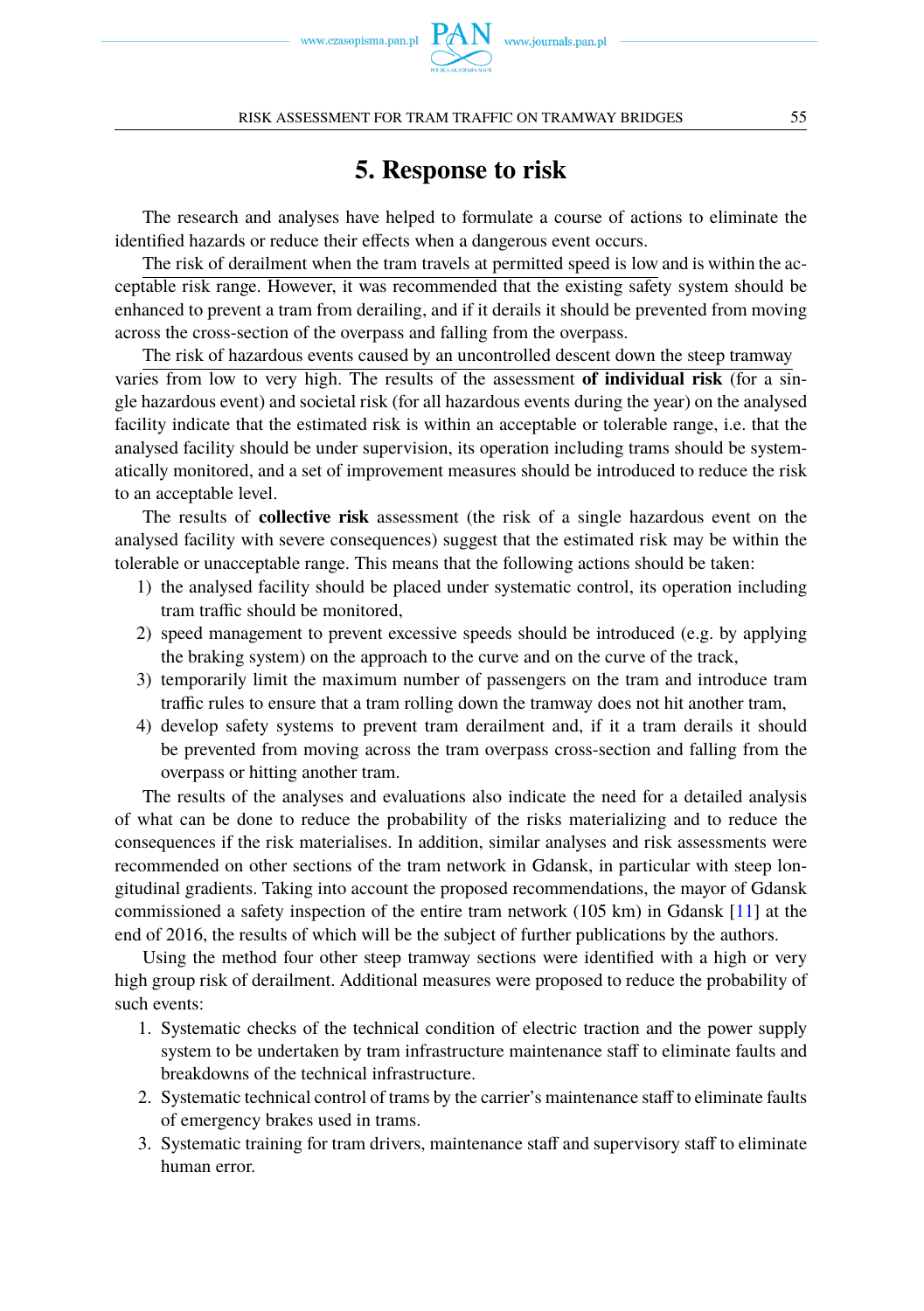

- 4. Use of an automatic system for tram traffic control (speed control and distances between trams, tram traffic control using special braking systems, e.g. by using external trackside active or electrodynamic brakes on steep sections, in particular before approaches to horizontal curves and on the entire curve section [\[22\]](#page-18-20).
- 5. Put up barriers to prevent trams from falling off the overpass, e.g. road safety barriers type H4b, on the entire length of tram overpasses and high embankments (at least along horizontal curves on overpasses); this will help to contain a tram when it hits a barrier at a speed below 55 km/h.

# **6. Conclusions and summary**

On the basis of the analyses, the following conclusions were drawn:

- 1. Tram engineering facilities should be designed with special attention to and use of risk analysis for tram transport to assess the operation of the designed facility. A negative example of such a structure is the tramway road and bridge in Rakoczego St. in Gdansk, which may contribute to a serious risk of tram accidents.
- 2. The location of tram tracks on sections with a fairly large longitudinal decline, and in particular on an overpass ending with a small radius horizontal curve, may contribute to the occurrence of two undesired scenarios of hazardous events: tram derailment at normal operating speed or uncontrolled descent down the overpass due to simultaneous power and braking system failure.
- 3. The analyses indicated that in order to assess the safety of tram traffic, it is necessary to analyse three types of risk: individual, societal and collective. In the studied case, the analysis showed that: the risk of a hazardous event caused by uncontrolled tram descent down a steep tramway can be:
	- social and individual at an acceptable or tolerable level;
	- collective at an unacceptable or tolerable level;
- 4. The adopted methodology of risk analysis and assessment is recommended for evaluating the operational safety of tram infrastructure facilities in other cities.
- 5. Following the risk assessment, it was clear that immediate actions were required to eliminate the risk of hazardous events and to limit their consequences. They included a 15 km/h speed limit on the analysed section and a proposal to use anti-derailment equipment and rules for the supervision of tram traffic on the analysed section.

Taking into account the proposed recommendations, the mayor of Gdansk commissioned a safety inspection of the entire tram network (105 km) in Gdansk at the end of 2016, the results of which will be the subject of further publications by the authors.

## **References**

- <span id="page-17-1"></span>[1] Accident Investigation Board, "Collision of trams on Mäkelänkatu in Helsinki, Finland, on 13 June", Raport B2/2008R, June 2008.
- <span id="page-17-0"></span>[2] N. Candappa, B. Corben, and J. Yuen, "Addressing the conflict potential between motor vehicles and trams at cut-through locations", Monash University Accident Research Centre, Clayton Campus, Victoria, Australia, Report no. 317, 2013.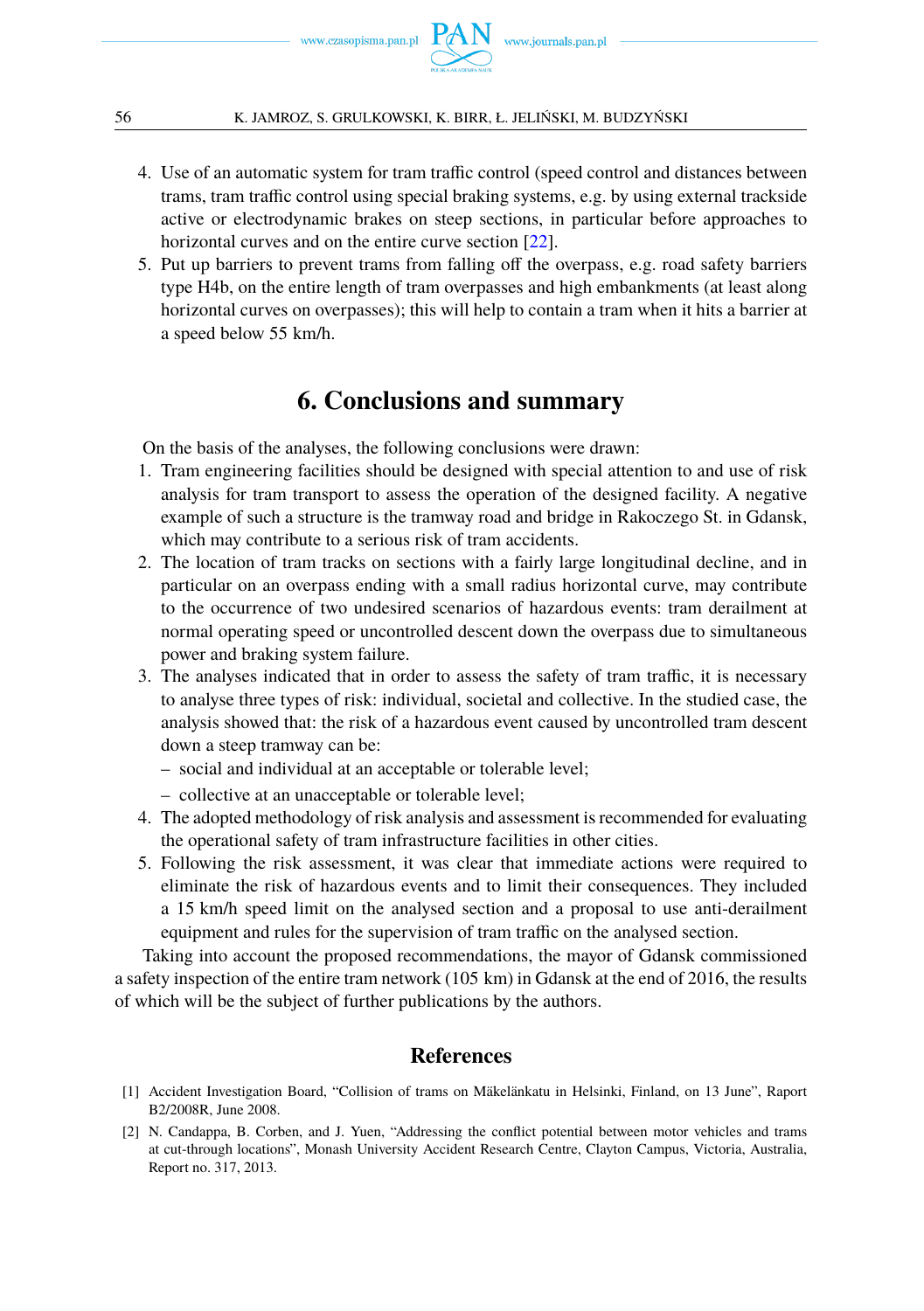www.czasopisma.pan.pl

#### RISK ASSESSMENT FOR TRAM TRAFFIC ON TRAMWAY BRIDGES 57

- <span id="page-18-8"></span>[3] L. Collis, "Cross-industry working group on freight derailment bowtie risk analysis report", RSBB – Rail Safety and Standards Board, Report no. RSSB/P1500134/RSK/RPT/00001 Rev 1.0, 2016.
- <span id="page-18-3"></span>[4] Department for Transport, "Derailment of a tram at Pomona, Manchester 17 January 2007", The Rail Accident Investigation Branch, Report 09/2008, UK, 2008.
- <span id="page-18-2"></span>[5] V. De Labonnefonm and J.M. Passelaigue, "Analysis of reported events – year 2012 – evolution 2004–2012", Tram Division, Ministère de l'Écologie, de l'Énergie, Paris, 2014.
- <span id="page-18-12"></span>[6] S. Dindar et al., "Derailment-based fault tree analysis on risk management of railway turnout systems", IOP Conference Series: Materials Science and Engineering, vol. 245, no. 4, 2017. DOI: [10.1088/1757-](https://doi.org/10.1063/1.2963925) [899X/245/4/042020.](https://doi.org/10.1063/1.2963925)
- <span id="page-18-4"></span>[7] "Największa katastrofa tramwajowa w historii Polski wydarzyła się w Szczecinie, 48 rocznica", Gazeta Wyborcza.pl, 07 grudzień 2015.
- <span id="page-18-18"></span>[8] K. Jamroz, et al., "Trans-Risk – An integrated method for risk management in transport", Journal of KONBiN, vol. 1, no. 13, 2010. DOI: [10.2478/v10040-008-0149-9.](https://doi.org/10.2478/v10040-008-0149-9)
- <span id="page-18-13"></span>[9] K. Jamroz, "Metoda zarządzania ryzykiem w inżynierii drogowej" (in Polish), "Method of risk management in highway engineering", Wydawnictwo Politechnika Gdańskiej, Gdańsk, Poland, 2011.
- <span id="page-18-10"></span>[10] K. Jamroz, et al., "Analiza i ocena bezpieczeństwa ruchu tramwajowego na estakadzie tramwajowej w ulicy Rakoczego w Gdańsku", Raport, Politechnika Gdańska, Fundacja Rozwoju Inżynierii Lądowej, Gdańsk 2015.
- <span id="page-18-22"></span>[11] K. Jamroz, et al., "Audyt bezpieczeństwa ruchu tramwajowego w Gdańsku w ramach zadania, Dokumentacja dla przyszłych projektów", Raport, Fundacja Rozwoju Inżynierii L ˛adowej, Transprojekt Gdański, TRAFIK, Gdańsk 2017.
- <span id="page-18-19"></span>[12] A Kadziński, "Studium wybranych aspektów niezawodności systemów oraz obiektów pojazdów szynowych", Politechnika Poznańska, Rozprawy nr 511, Poznań 2013.
- <span id="page-18-17"></span>[13] A. Kobaszyńska-Twardowska, "Zarzadzanie ryzykiem zagrożeń na przejazdach kolejowych", Praca doktorska, WydziałMaszyn Roboczych i Transportu, Politechnika Poznańska, Poznań 2017.
- <span id="page-18-14"></span>[14] A. Kobaszyńska-Twardowska, et al., "Methodology of research on drivers at level crossings", 12th International Road Safety Conference GAMBIT 2018, Gdansk, Poland MATEC Web of Conferences, vol. 231, 2018. DOI: [10.1051/matecconf/201823101011.](https://doi.org/10.1051/matecconf/201823101011)
- <span id="page-18-15"></span>[15] "The tram accident in Gothenburg", Report 62, KOMEDO: March 12, 1992.
- <span id="page-18-5"></span>[16] Z. Konopacki-Maciuk, "Trams as tools of urban transformation in French cities", Technical Transactions Architecture, vol. 10-A, 2014.
- <span id="page-18-0"></span>[17] L. Menetrieux, "Tram accidents' analysis – France", STRMTG, French Guided Transport Technical Service –Ministère de l'Écologie, de l'Énergie, Paris 2011.
- <span id="page-18-9"></span>[18] RAIB, "Rail accident report: Overturning of a tram at Sandilands junction", Croydon 9 December 2016. Report 18/2017, December 2017.
- <span id="page-18-6"></span>[19] NSW Government: Transport Roads and Traffic Authority, "Railway crossing safety series. Evaluate: Applying the railway crossing cause consequence bow tie models", RTA/Pub. 11.377, Roads and Traffic Authority of New South Wales, Australia, 2011.
- <span id="page-18-7"></span>[20] J. Szmagliński, S. Grulkowski, and K. Birr, "Identification of safety hazards and their sources in tram transport", 12th International Road Safety Conference GAMBIT 2018, Gdansk, Poland MATEC Web of Conferences, vol. 231, 2018. DOI: [10.1051/matecconf/201823105008.](https://doi.org/10.1051/matecconf/201823105008)
- <span id="page-18-16"></span>[21] V. Trbojevic, "Risk criteria in EU. Advances in safety and reliability", Taylor and Francis Group, London 2005.
- <span id="page-18-20"></span>[22] X. Liu, P.L.Ch. Barkan, and M.R. Saat, "Analysis of derailments by accident cause: evaluating railroad track upgrades to reduce transportation risk", Transportation Research Record: Journal of the Transportation Research Board, no. 2261, Transportation Research Board of the National Academies, Washington, D.C., pp. 178–185, 2011. DOI: [10.3141/2261-21.](https://doi.org/10.3141/2261-21)
- <span id="page-18-11"></span>[23] A. Kahlouche and R. Chaib, "Analysis of the tram safety: case study of Algeria", Procedia Engineering, vol. 178, pp. 401–408, 2017. DOI: [10.1016/j.proeng.2017.01.076.](https://doi.org/10.1016/j.proeng.2017.01.076)
- <span id="page-18-1"></span>[24] M. Schmitz, Ch. Hessel, and U. Stahlberg, "Operation of autonomous tramways", Verband Deutscher Verkehrsunternehmen e. V.(VDV), Position paper, Cologne, Germany, August 2019.
- <span id="page-18-21"></span>[25] M. Teixeira, J. Baptista, and C. Gaïvoto, "Operation and safety of tramways in interaction with public space", COST – European Cooperation in Science and Technology, TU1103 Action final report, September 2015.